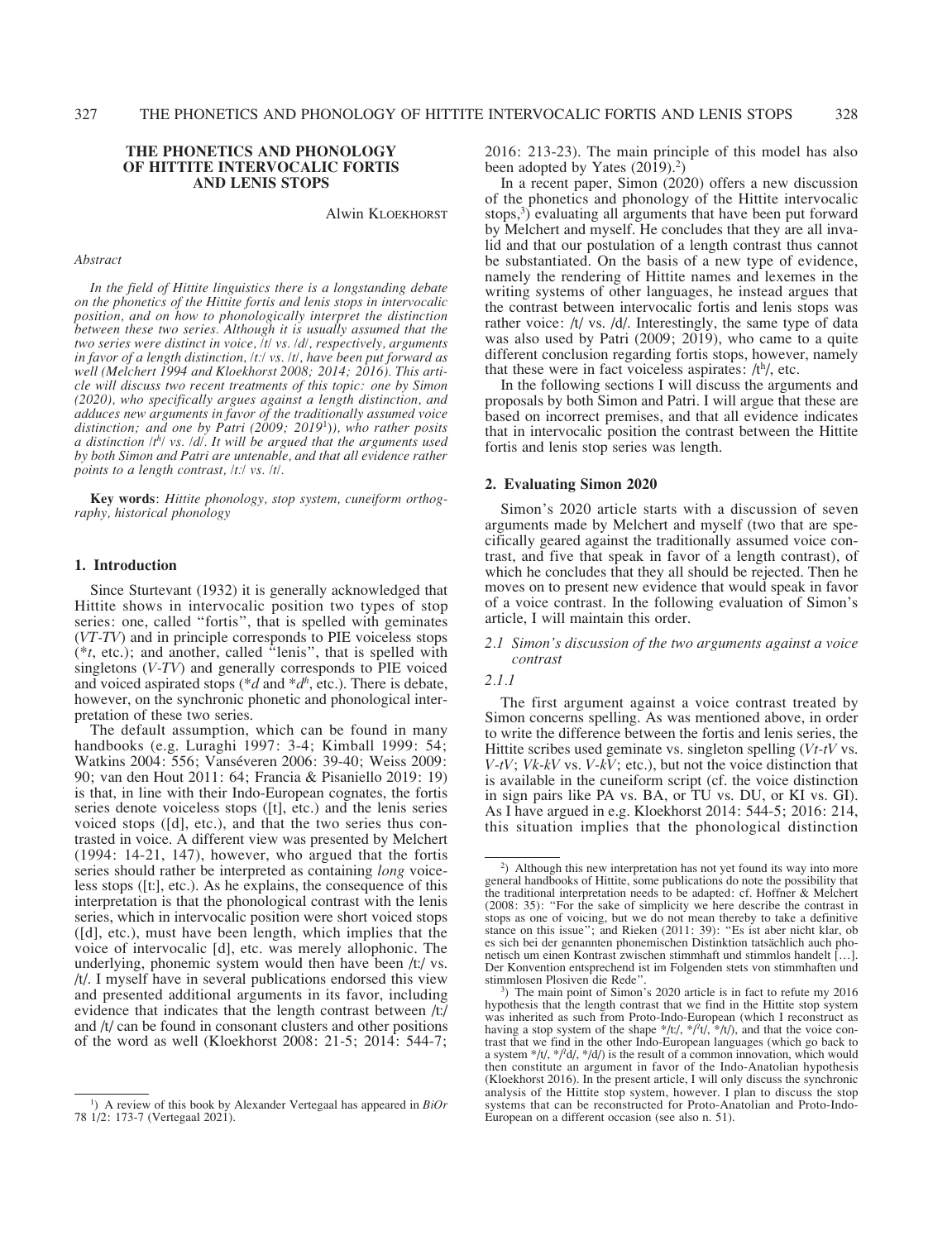between the fortis and lenis series was not voice (/t/ vs. /d/), but instead rather points to a length contrast (/tː/ vs. /t/). Simon admits that this argument has some merit and agrees that if the difference between the two series were voice, "it remains unexplained why the Hittites would have invented a much more complicated system" to note down this difference (2020: 236). Moreover, Simon accepts the studies of myself (Kloekhorst 2010; 2014) and Pascual Coello (2014) that show that "Hittite scribes were aware of the phonetic distinction between the voiced and voiceless series [of cuneiform signs] and even of their original voiced and voiceless value" (2020: 237), and that these values were used as such to indicate a voice contrast in, for instance, the word-initial position (where e.g. the sign KI is used to write initial [ki-] with voiceless [k], whereas the sign GI denotes [gi-], with voiced [g]). This fact makes it even more peculiar that only in intervocalic position the Hittite scribes would not have used these graphic means to mark a voice distinction.

Nevertheless, Simon does not accept the ultimate consequence of this line of thought, namely that the basic contrast between intervocalic fortis and lenis stops cannot therefore have been voice. According to Simon, "the precise origins of the Hittite cuneiform are still unclear […] and thus it is still not possible to exclude that the orthographic practice of single/geminate spelling is inherited, [i.e. that] the Hittites did not invent this system themselves, but rather adopted it" (2020: 237). This statement is gratuitous, however, since it merely replaces the problem. It implies that the Hittite ductus was taken over from another cuneiform tradition that did use the voice distinction that is available in the cuneiform script to indicate the difference between voiceless vs. voiced stops in some environments in the word (e.g. word-initial position), but not in intervocalic position, where instead, for unexplained reasons, geminate vs. singleton spelling was used to mark this distinction. No matter how one assumes that the Hittite scribal tradition first started, it is clear that its ductus ultimately derives from an Old Babylonian tradition that was probably in use somewhere in North Syria. Since in standard Old Babylonian the voice distinction in sign pairs like TA vs. DA and KI vs. GI were used to render a voice difference, whereas geminate vs. single spelling was used to render a length difference,<sup>4</sup>) it remains the simplest assumption that in Hittite, too, geminate vs. single spelling was used to indicate a distinction in length.

#### *2.1.2*

The second argument against a voice contrast treated by Simon concerns the form *e-ku-ut-ta* 'he drank'. It is generally assumed that the *u* that can be found in this form is not a real vowel (cf. the alternative spelling *e-uk-ta*), but rather denotes the labial element of a labiovelar stop. Nevertheless, the fact that in *e-ku-ut-ta* this labial element was graphically indicated with the vowel *u* creates a situation in which both

the labiovelar and the dental consonant are in graphic intervocalic position, and that therefore their nature can be discerned; the single spelling of the labiovelar stop points to a lenis consonant, whereas the geminate spelling of the dental stop points to a fortis consonant. Within a system in which the contrast between fortis and lenis stops was voice, this form would represent [ $2eg$ <sup>w</sup>ta], with a cluster [ $-g$ <sup>w</sup>t-] consisting of a voiced  $[g^w]$  + voiceless [t]. I have argued on several occasions (Kloekhorst 2008: 23; 2014: 545; 2016: 214-5) that in such a form one would expect voice assimilation of the cluster (which should have yielded either [ʔegwda], spelled \*\**e-ku-ta*, or [ʔekwta], spelled \*\**e-ek-ku-ut-ta*), and that the absence of such an assimilation rather indicates that the two stops did not differ in voice. This form would thus constitute an argument against the idea that the contrast between fortis and lenis stops was voice. However, if this contrast were length, I argued, the existence of the form *e-ku-ut-ta* would be straightforward: it would represent [ $\text{7ek}^w$ t:a] with an unproblematic cluster [- $\text{k}^w$ t:-].

Simon objects to my argument that it is "based on the misunderstanding that voice assimilation is a universal feature, which it is not", and he gives some examples from Georgian where no voice assimilation takes place in clusters of the shape *-bt-* and *-tb-* (2020: 237). I concede that this is a good point: it cannot *a priori* by excluded that Hittite tolerated clusters of voiced and voiceless stops, and that a form [?eg<sup>w</sup>ta], with a cluster [-g<sup>w</sup>t-], could therefore have existed as such. In that sense, Simon is right that the example *e-kuut-ta* does not necessarily exclude a voice contrast for the fortis and lenis stops.

This situation changes, however, if we take Yates' recent discussion of this form into account (Yates 2019). As Yates convincingly shows (2019: 262-71), in all Hittite words containing a stop + stop cluster, the first stop is lenis.<sup>5</sup>) This is best seen in cases in which the first stop is labiovelar: these are always spelled *°V-ku-uT-TV°* (like *e-ku-ut-ta* 'he drank' and *ša-ku-ut-ta-i°* 'thigh'), but we never find the spelling \*\**°Vk-ku-uT-TV°*. But Yates is able to demonstrate this for other cases as well, like *ua-at-ku-* 'to leap' (never spelled \*\**ua-at-tu-uk-*) or *ḫar-ta-ak-kV°* 'bear' (never spelled \*\**ḫarat-ta-ak-kV°*). To these may be added forms like *e-ep-ta* 'he seized', which is never spelled \*\**e-ep-pát-ta* or \*\**e-ep-paat-ta*. 6 ) Especially examples of the latter type are interesting, since the labial stop of *e-ep-ta* 'he seized' etymologically reflects a PIE voiceless stop:  $e\text{-}ep\text{-}ta < *h_1\acute{e}p\text{-}to.^7$ 

According to Yates, the shape of these stop + stop clusters can be explained by assuming that Sturtevant's Law, which he interprets as a sound law according to which PIE voiceless stops were lengthened (PIE \**t* > Hitt. [tː]) and PIE voiced (aspirated) stops were devoiced (PIE  $*d<sup>(h)</sup> > H$ itt. [t]), was not, as usually thought, fully unconditional, but that its initial

<sup>&</sup>lt;sup>4</sup>) As is the case in Old Babylonian texts from Alalaḫ VII (Kloekhorst 2010: 231-8; Popova 2016), the ductus of which best resembles the Hittite one. Note that Simon (2020: 237) implies that I have claimed that Alalah was the *direct* source of the Hittite cuneiform script (likewise Popova 2016), but this is not true. I have in my articles always used phrases like "the typical Hittite ductus *best resembles* the ductus as found in Old Babylonian texts from Alalah (Tell Açana), level VII (18-17th century BC)" (Kloekhorst 2010: 231; emphasis added; likewise, Kloekhorst 2013: 1251 ), which is completely in line with the information provided by Rüster & Neu 1989: 15 (cf. also Van den Hout 2012).

<sup>5</sup> ) Cf. Kloekhorst 2020: 165 (which went to press before Yates 2019 was available), where I similarly stated that "we may assume that before stops th[e] distinction [between /t:/ and /t/] was neutralized [and] that the phonetic realization of the dental stop in this position was short and voiceless: [t]". When I wrote this, I had not yet realized the consequences of this idea for Hittite phonology as a whole, however, which have been excellently discussed by Yates.

<sup>&</sup>lt;sup>6</sup>) Whereas forms like *li-in-kat-ta* next to *li-in-ik-ta* for /línktːa/ 'he swore' and *ša-ak-ka<sub>4</sub>-ah-hi* next to *ša-ak-hi* for /sákːχːi/ 'I know' (cf. also Yates 2019: 265) do occur: the absence of the spellings \*\**e-ep-pát-ta* or \*\**e-ep-pa-at-ta* thus seems to be significant.

 $\overrightarrow{CF}$ . the 1sg.pret. form *e-ep-pu-un* 'I seized' < \**h<sub>1</sub>ép-m*, where the fortis character of *-pp-* < PIE  $\ast p$  is expressed in spelling.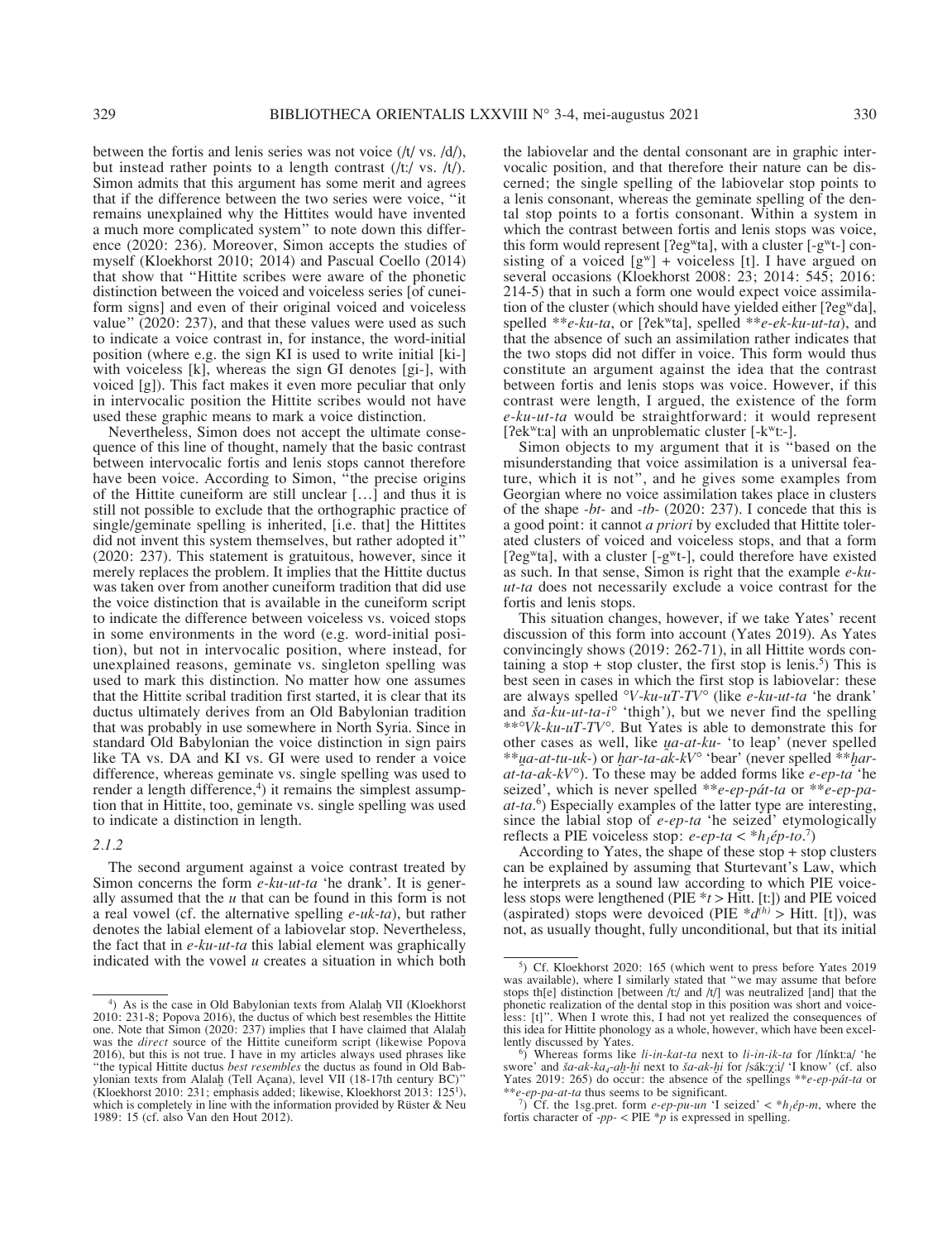part, i.e. the lengthening of PIE voiceless stops, was blocked in the position before another stop. $8$ ) This means that in a preform like  $*h_1épto$ , containing a cluster of PIE  $*p$  and  $*t$ , the cluster's first member, \**p*, was unaffected by Sturtevant's Law, and thus remained a short voiceless stop, whereas its second member, \**t*, did undergo lengthening. The result was Hitt. [?eptːa], spelled *e-ep-ta*, with a cluster [-ptː-].<sup>9</sup>)

This latter example is lethal for the view that Hittite lenis stops were phonetically voiced. If we would apply Simon's interpretation of *e-ku-ut-ta* 'he drank' as [?eg<sup>w</sup>ta] (containing a cluster of voiced [gw] + voiceless [t]) to the form *e-ep-ta* 'he seized', we would have to assume that the latter represents [?ebta], with a cluster consisting of voiced [b] + voiceless [t]. From an etymological point of view, it would be impossible to explain the rise of such a cluster, however: *e-ep-ta* reflects earlier \**h<sub>1</sub>épto*, with two voiceless stops, and there is no reasonable way in which its \**p* could have undergone voicing in the prehistory of Hittite. There can thus be no doubt that the *p* in *e-ep-ta* synchronically was a voiceless stop. In view of Yates' demonstration that in stop + stop clusters the first member is always lenis, it is thus inescapable to conclude that *e-ep-ta* contains a *lenis* consonant that is *voiceless*, [p]. By analogy, this should also apply to the lenis labiovelar of *e-ku-ut-ta*, which we therefore must interpret as a *voiceless*  $[k^w]$ .<sup>10</sup>) The voiceless value of these lenis stops is incompatible with the traditional view that the contrast between fortis and lenis stops was voice. It is compatible, however, with the view that this contrast was length: in this way, lenis  $[p]$  and  $[k^w]$  can be distinguished from their fortis counterparts, which were long, [p:] and  $[k^w]$ , respectively.

# *2.2 Simon's discussion of arguments in favor of a length contrast*

*2.2.1*

The first argument in favor of length critically discussed by Simon runs as follows. In the prehistory of Hittite a long  $*$ /ī/ is shortened when occurring in a closed syllable (e.g. 1sg. *kišha* 'I become' < \**kīšha* < \**Kéis-h<sub>2</sub>e*), but not in an open syllable (e.g. 3sg. *kīša* 'he becomes' < \**Kéis-o*). In the word *kitta* 'he lies' < \**kītta* < \**ḱéi-to*, shortening of \*/ī/ is found before fortis *-tt-* < PIE \**t*. As I have argued in Kloekhorst 2008: 23; 2014: 418-20, 545-6; 2016: 215, this implies

that this stop behaves as a cluster, and thus must have been long: /tː/.

In his discussion of this argument, Simon does not deny that the shortening of pre-Hitt. \*/ī/ in closed syllables is real, nor that the vowel /i/ in *kitta* is short and should go back to earlier /ī/. However, according to Simon, the short character of the /i/ in *kitta* is not caused by the *-tt-* that follows it. He rather proposes that in this form the short /i/ was taken over from other forms of the paradigm, where it is the result of an earlier long \*/ī/ that stood in front of a real consonant cluster and therefore was regularly shortened. In order to illustrate this point, Simon gives the following reconstruction of the pre-Hittite stages of the paradigm of  $ki$ <sup>-tta(ri)</sup> 'to lie', in which stage 2 represents the stage in which earlier  $\frac{k}{l}$  was shortened when standing before a cluster ('>' indicates a phonological development; '→' indicates an analogical development):

| PIE                                                                                                                        | stage 1                  | stage 2                   | Old Hittite                             |           |
|----------------------------------------------------------------------------------------------------------------------------|--------------------------|---------------------------|-----------------------------------------|-----------|
| sg. $1 * k \acute{e}i - h_2 e$                                                                                             | $\rightarrow$ *kīHa      | $\rightarrow *k\bar{i}Ha$ | $\rightarrow *ki-ih-ha$                 | [kiχa]    |
| $2 * k \acute{e}$ i-th <sub>2</sub> 0                                                                                      | $\rightarrow$ *kītHa     | $>$ * $kitHa$             | $>$ *ki-it-ta                           | [kita]    |
| $3 * k \acute{e}i$ -to                                                                                                     | $>$ * $k\bar{t}ta$       | $>$ * $k\bar{t}ta$        | $\rightarrow$ ki-it-ta                  | [kita]    |
| pl. 1 * $k\ell i$ -wosd <sup>h</sup> h <sub>2</sub> o > * $k\bar{\iota}$ wasta > * $k\bar{\iota}$ wasta → * $ki$ -wa-aš-ta |                          |                           |                                         | [kiwasta] |
| $2 * k \acute{e}i$ -d <sup>h</sup> h <sub>2</sub> we                                                                       | $\geq$ * $k\bar{t}$ tuwo | >*kītuwa                  | $\rightarrow *ki-it-tu-ma$              | [kituma]  |
| $3 * k \acute{\epsilon} i$ -nto                                                                                            | $\rightarrow *k\bar{u}$  | $>$ * $kinta$             | $\rightarrow$ (ki-(ya-)an-da) [kiyanda] |           |

Simon states that, within this scenario, "\*/i/ already existed in the paradigm of ['to lie'] independently of the [3sg.pres.] *-tta-*ending, and thus one cannot exclude that it simply spread through the entire paradigm by levelling out the alternation \**kī-/ki-*" (2020: 239). As a parallel to this development, he cites the verb *kīš-/kiš-* 'to happen, to become', "where the allomorph *kiš-* ousted *kīš-* in New Hittite" (*ibid.*). For this latter statement, he refers to Kloekhorst 2008: 480, but this must be a mistake. I never claimed that the development of, for instance, the OH 3sg.pres. form *ki-i-ša* /kīsa/ to NH *ki-ša* /kísa/ is the result of levelling. In fact, I have in Kloekhorst 2014: 471-2 argued that the shortening of the /ī/ of OH *kīša* to the /i/ of NH *kiša* is the result of a regular, phonetic shortening that took place in the Middle Hittite period. The development found in the verb *kīš-a(ri)* 'to happen, to become' cannot therefore be used as a parallel to the development that Simon argues to have taken place in  $ki$ <sup>-tta(ri)</sup> 'to lie'. If anything, it would rather support the view that the short /i/ of 3sg.pres. *kitta* 'he lies' is the result of a phonetic shortening as well.

Another problematic aspect of Simon's scenario is that within the pre-Hittite paradigm of 'to lie' the short \*/i/ would only have been regular in the 2sg. and 3pl. forms (cf. the forms marked in **bold** in stage 2), whereas all other forms should regularly have had  $\frac{k}{l}$ . The spread of the short  $\frac{k}{l}$  to all forms of the paradigm would thus have been based on these two forms only. According to Simon, this is no problem, however, because "nothing excludes the possibility that analogy starts from the minority of the forms" (2020: 239). Moreover, he refers to the paradigm of  $d\bar{a}$ <sup> $\bar{i}$ </sup> /  $d$ - 'to take', where the same development would have taken place (*ibid.*). Yet, as we will see below, this is incorrect: the paradigm of *dā-i / d-* does *not* show a similar levelling, and therefore cannot be used as a parallel. Moreover, in the case of *ki-tta(ri)* 'to

<sup>8</sup> ) Yates assumes that, when standing before voiceless stops, PIE voiced (aspirated) stops first were devoiced by assimilation, e.g.  $*h_1eg^{wh}$ -to > pre-Hitt. \*[?ék<sup>w</sup>to], after which Sturtevant's Law caused lengthening only of the second member of the cluster, but not of the first member, because this one stood in a position before another stop. The result was thus \*[ʔekwtːa], spelled *e-ku-ut-ta* (note that Yates does not assume an initial [?] in Hittite, but this is irrelevant for the present argument).

<sup>)</sup> Personally, I believe that the length contrast between fortis and lenis stops was present already in Proto-Indo-European, and that the Hittite length contrast was inherited (see also footnote 51). I therefore do not need to assume the existence of Sturtevant's Law as a sound law: to my mind, we would just have to assume that in stop + stop clusters, the first member was neutral to length, and that also when a cluster morphologically consisted of a combination of a fortis  $(=$  long) stop  $+$  stop, the first stop was phonetically realized as a short one. This difference of opinion with Yates (which I will discuss in more detail elsewhere) has no ramifications for the synchronic interpretation of Hittite phonology, however, for which I completely agree with Yates.

<sup>&</sup>lt;sup>10</sup>) If we would allow the lenis labiovelar in  $e$ - $ku$ - $ut$ - $ta$  to be voiced,  $[g^{\omega}]$ , we would in fact assume two different types of lenis stops in Hittite, a voiceless and a voiced one, which amounts to inventing a new phoneme.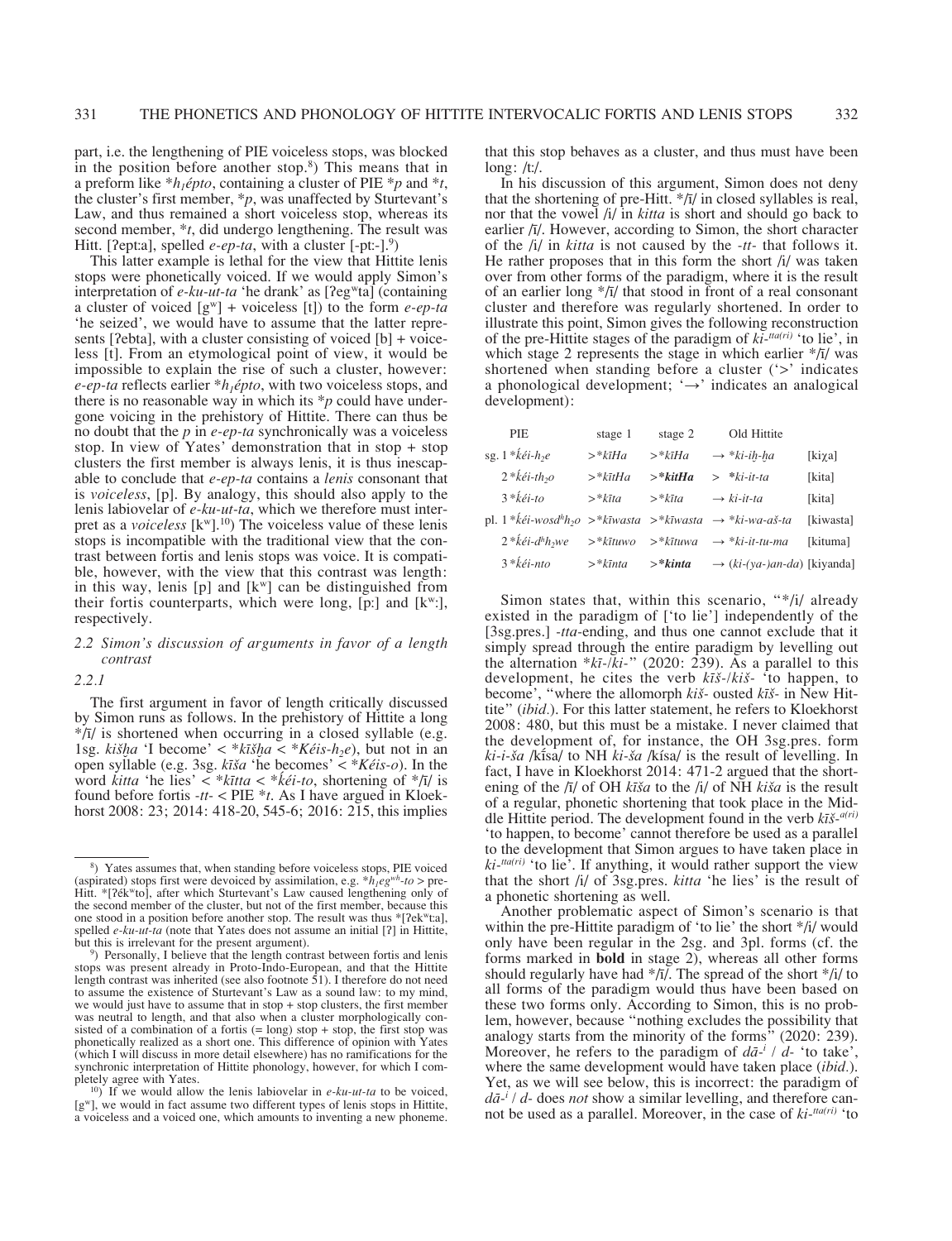lie', we have to take into account that synchronically in Hittite only 3sg. and 3pl. forms are attested, but none of the other forms of the paradigm. Given the relative high number of attestations of 3sg. and 3pl. forms in Hittite texts, the absence of 1st and 2nd person forms seems to be systematic. And although these forms may certainly have existed in earlier times (cf. the attestation of 1sg. *siχani* 'I will lie' in Lycian), it is rather unfortunate for Simon that he needs to invoke an analogy that is for a large part based on the 2sg. pres. form \**kitta* < \**keti-th<sub>2</sub>o* that itself is unattested in Hittite texts.

All in all, Simon's scenario has little to recommend itself, and I maintain that the presence of a short /i/ in *kitta* 'he lies' is best explained as the result of a shortening of original  $\frac{k}{l}$ before fortis *-tt-*, which, in turn, implies that this consonant was long: /tː/.

#### *2.2.2*

The second argument in favor of a length contrast that is negatively assessed by Simon is based on the fact that any OH long /ā/ is shortened to NH /a/ in closed, non-final syllables.<sup>11</sup>) As argued in Kloekhorst 2016: 215-6, this shortening is also found when /ā/ is followed by an intervocalic fortis stop, for which I gave the examples OH *dātti* > NH *datti* 'you take', OH *dātten* > NH *datten* 'you must take', and OH *šākki* > NH *šakki* 'he knows'. This means that in these words these fortis stops behave as a cluster, and thus must have been long:  $-tt - \frac{1}{t}$  and  $-kk - \frac{1}{k}$ .

Although Simon acknowledges that the shortening of OH /ā/ to NH /a/ in non-final closed syllables is a regular development, he states that the examples involving forms from the verbs  $d\bar{a}^{-i}$  /  $d$ - 'to take' and  $\bar{s} \bar{a} k k$ <sup>-*i*</sup> 'to know' as given above "are not probative, since both are ablauting verbs from Old Hittite onwards, having both  $\sqrt{a}$  and  $\sqrt{a}$  in their paradigms" (2020: 239).

In the case of  $\check{s} \check{a} k k$ <sup>*i*</sup> 'to know', Simon points out that this verb originally belonged to the class of *ā/a-*ablauting verbs (with reference to Kloekhorst 2008: 695), implying that we can assume that in the original 3sg.pres. form *šākki*, which showed the strong stem *šākk-* (< \**sókH-*), the weak stem *šakk-* was introduced through levelling. However, as shown in Kloekhorst 2012: 155-6, the weak stem *šakk-* (ultimately from \**skH-*) is only rarely attested: it is only found in the OS 2pl.pres. form *šaktēni*, the OH/NS 3pl.pres. form *šakanzi*, and a few MS attestations of the participle *šakkant-*. Already in MH times the verbal paradigm of 'to know' had undergone a levelling by which the weak stem *šakk-* had been fully replaced by the secondary stem *šekk-* (giving rise to newly created forms like 2pl.pres. *šekteni*, 3pl.pres. *šekkanzi*, part. *šekkant-*). Yet, the development of *šākki* to *šakki* does not take place until at the end of the early New Hittite period (Kloekhorst 2014: 269-70, 276), that is, at a time that the original weak stem *šakk-* had already been fully ousted by the secondary stem *šekk-*. It is thus impossible that the NH form *šakki* would be the result of a replacement of the original strong stem *šākk-* by the weak stem *šakk-*. Instead, the development of OH *šākki* to NH *šakki* can only have been caused by a phonetic development, i.e. the shortening of earlier /ā/ to /a/. Since we know that such a shortening regularly takes place in closed syllables, it implies that the fortis stop

*-kk-* that follows the vowel /ā/ closed the preceding syllable, which in turn means that it must have been a long stop: [k:].

When it comes to the NH forms *datti* 'you take' and *datten* 'you must take', Simon proposes to explain these forms, too, as the result of a levelling of short /a/ throughout the paradigm of  $d\bar{a}$ <sup>2</sup> / d- 'to take', which, as he claims, is illustrated by the fact that "New Hittite spellings [of this verb] show a short /a/ also in those cases where Kloekhorst's sound law does not apply" (2020: 240). As examples he cites the following forms (with reference to my own dictionary, Kloekhorst 2008: 803): 3sg.pres.act. *dai*, 3sg.pret.act. *taš*, 1pl.pret.act. *dawēn*, 1sg.imp.act. *talit*, and 3sg.imp.act. *dau*. Upon closer scrutiny, none of these forms is probative, however. The 3sg.pres.act. form "*da-i*", which I indeed cited in Kloekhorst 2008: 803, does not exist: I probably mistook a 2sg.imp. form *da-i* from the paradigm *dai-i / ti-* 'to put' as a 3sg.pres.act. form of 'to take' (cf. Kloekhorst 2014: 3921521). Instead, the 3sg.pres.act. form 'he takes' is always spelled *da-a-i*, in Old, Middle and New Hittite texts (dozens of attestations), with plene spelling of *a* that denotes the presence of a long /ā/: its length has thus been retained through time. The 3sg.pres.act. form *ta-aš* is only attested in KBo 18.151, a text that is notorious for its aberrant spellings.12) In all other texts, Old, Middle as well as New Hittite ones (dozens of times), we only find the spelling *da-a-aš* (Kloekhorst 2014: 240), again with a plene spelled *a* that marks a long /ā/. This means that in this form, too, the length of the /ā/ was retained through time. The 1pl.pret.act. form is in NS texts indeed attested once as *da-u-en*, with non-plene spelling of its *a* (KUB 26.66 iii 16 (NS)), but we also find four plene spelled attestations, *da-a-u(-e)-en*. 13) These indicate that the  $\overline{a}$  in this form was a long vowel,  $\overline{a}$ , which means that also in this form its length was retained through time. The 1sg. imp.act. form *ta-li-it* (KBo 3.38 rev. 16 (OH/NS)) is indeed attested in this shape, with non-plene spelling of its *a*, once, but since it is only a single form, it does not say too much.<sup>14</sup>) The 3sg.imp.act. form "*da-ú*" that is cited in my dictionary (Kloekhorst 2008: 803) does not exist: it was based on the citation of a form "*da-ú*" by García Trabazo 2002: 514 for KUB 4.1 i 37, where we actually find *da-a-ú*. In fact, this form is in texts of all Hittite periods, including in New Hittite ones, only attested with the spelling *da-a-ú* (dozens of examples, cf. Kloekhorst 2014: 396<sup>1548</sup>). The plene spelling of its *a* again marks the presence of a long /ā/, which had retained its length throughout the Hittite period.

If we now compare the Old Hittite paradigm<sup>15</sup>) of the verb  $d\bar{a}$ <sup>*i*</sup> /  $d$ - 'to take' to its New Hittite version, we get the following picture:

<sup>11)</sup> Cf. Kloekhorst 2008: 98; 2014: 256-307.

<sup>&</sup>lt;sup>12</sup>) Cf. e.g. Soysal 2000: 113-4; Kloekhorst 2010: 208<sup>29</sup>; 2014: 240<sup>867</sup>; van den Hout 2012: 166.

<sup>&</sup>lt;sup>13</sup>) Cf. Kloekhorst 2014: 411<sup>1603</sup>: *da-a-u-e-en* (KUB 13.4 iv 74 (OH/ NS)), *da-a-u-en* (KBo 3.45 obv. 5 (fr.) (OH/NS), KUB 8.80, 20 (NS), KUB

<sup>13.35</sup> iv 1 (NS)). <sup>14</sup>) Its spelling with the sign TA is aberrant as well: the verb  $d\bar{a}$ <sup>-*i*</sup> / *d*- is virtually always spelled with the sign DA. 15) All these forms are attested in OS texts, except 2sg.pret. *dātta* (MS),

and 3pl.imp. *dandu* (MS). There can be no doubt, however, that in Old Hittite these forms had these shapes, as well. The 2pl.pret. form *dātten* is assumed on the basis of the OH 2pl.imp. form.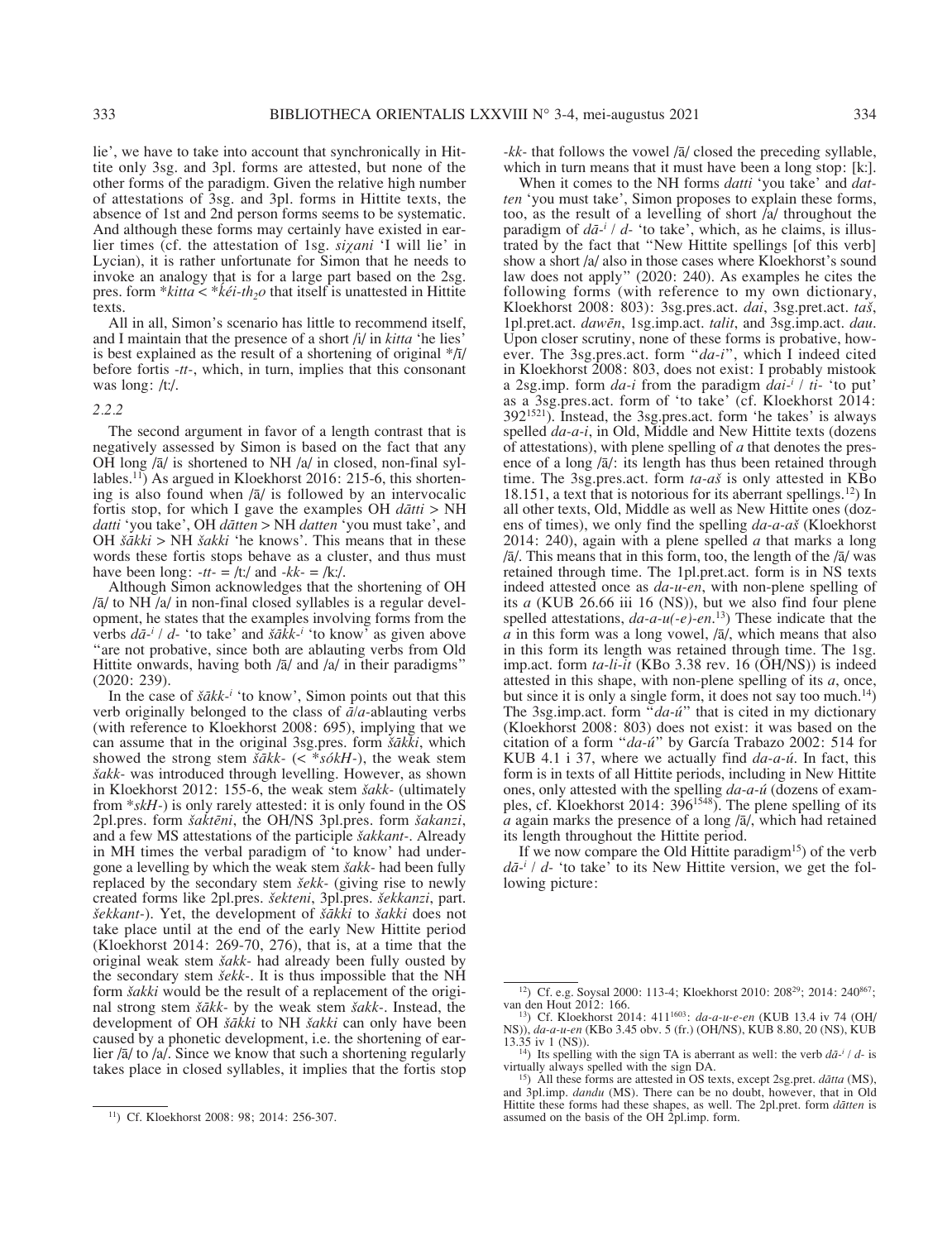| pres. OH                    | NH    | pret. OH                                | NH    | imp. OH             | NΗ          |
|-----------------------------|-------|-----------------------------------------|-------|---------------------|-------------|
| $1$ sg. $d\bar{a}hhe/i$     | dahhi | 1sg. dāhhun <b>dahhun</b> 1sg. --       |       |                     | talit       |
| $2sg.$ dātti                | datti | $2sg.$ dātta                            | datta | $2sg. d\bar{a}$     | dā          |
| $3$ sg. $d\bar{a}$ <i>i</i> | dāi   | $3$ sg. $d\bar{a}$ š                    | dāš   | $3$ sg. $d\bar{a}u$ | $d\bar{a}u$ |
| 1pl. tumeni tumeni          |       | 1pl. dāuen                              | dāuen |                     |             |
| 2pl. datteni datteni        |       | $2pl.$ [d $\bar{a}$ tten] <b>datten</b> |       | $2pl$ dātten        | datten      |
| 3pl. <i>danzi</i>           | danzi | 3pl. dāer                               | dāer  | 3pl. dandu          | dandu       |

The forms in which an OH /ā/ has developed into a NH short  $\int a / \left( \text{indicated here in bold} \right)^{16}$  are all forms in which this vowel stands in a non-final syllable and is followed by a consonant that is spelled geminate. In all other forms that contain an OH long /ā/ this vowel has been retained as such. The rise of /a/ in the NH forms *daḫḫi*, *datti*, *daḫḫun*, *datta* and *datten* cannot therefore have been the result of levelling, since such a levelling should have affected other forms as well. It thus must have been the result of a regular phonetic development, and the only reasonable conditioning of this sound law is that in these forms the /ā/ stood in a closed syllable. This implies, however, that the geminate spelled fortis consonants *-ḫḫ-* and *-tt-* were long consonants: [χː] and [tː], respectively.

## *2.2.3*

The third argument in favor of a length contrast discussed by Simon concerns the spelling of resonants and of *ḫ* (to which *š* can be added as well, although this consonant is not mentioned by Simon). For these consonants we find in spelling a distinction between geminates and singletons, as well, which, at least in the case of resonants and of  $\check{s}$ ,<sup>17</sup>) is generally interpreted as indicating a contrast in length: *Vr-rV* = /rː/ vs. *V-rV* = /r/, etc.; *Vš-šV* = /sː/ vs. *V-šV* = /s/. As I have argued in Kloekhorst 2014: 547; 2016: 216-7, this fact is extra support in favor of interpreting the geminate vs. single spelling in stops as indicating a contrast in length, as well.

According to Simon, however, this argument does not hold, because "the phonemic contrast in resonants is irrelevant for the phonemic contrasts in stops" (2020: 240). As an example, he cites Hungarian, which does make a distinction between single and geminate continuants (e.g. *hal* 'fish' vs. *hall* 'to hear'), whereas in its stop system the basic distinction is voice. $18$ )

I am afraid Simon has misunderstood my argument. Its point is that the *spelling* of the length contrast in resonants (as well as in the case of *ḫ* and of *š*), i.e. geminate spelling *VC-CV* vs. singleton spelling *V-CV*, is of the exact same structure as the spelling difference between fortis stops (*VT-TV*) and lenis stops (*V-TV*). And since in resonants (and in *ḫ* and in *š*) this spelling difference marks a contrast in length (e.g. /rː/ vs. /r/; /sː/ vs. /s/), the default assumption should be that in the case of stops this spelling strategy likewise marks a contrast in length.

# *2.2.4*

The fourth argument in favor of a length contrast that is critically discussed by Simon concerns the assibilation of PIE  $*_{t}i_{t}$  > Hitt. *z*- = [ts-]<sup>19</sup>) and of PIE  $*_{d}i_{t}$  > Hitt. *š*- = [s-]. In Kloekhorst 2016: 219-20, I argued that if the traditional interpretation of Hittite fortis stops as [t], etc. and of lenis stops as [d], etc. is correct, and if the pre-Hittite inputs of these assibilation processes thus were clusters with the phonetic shapes \*[tj-] and \*[dj-], respectively, we would expect outcome pairs like \*[ts-] vs. \*[dz-] or \*[s-] vs. \*[z-], but not the [ts-] vs. [s-] that we actually find. I therefore argued that these outcomes are better explained within the framework that sees the contrast between fortis and lenis stops as length. In this way, we can assume that the inputs of these assibilation processes were pre-Hittite clusters of the shape \*[tːj-] and  $*$ [tj-], respectively, and that they developed in a symmetrical way, namely  $*[t:j-] = *[t t j-] > *[t t^j-] > Hit.$  [ts-] (spelled *z*-) and  $*(tj-) > *[t^j] > Hit.$  [s-] (spelled *š*-), respectively. This would then imply that, in word-initial position, PIE \**t-* had yielded a pre-Hittite long \*[tː-], which contrasts with PIE  $*d<sup>(h)</sup>$ - that yielded a pre-Hittite short  $*$ [t-]. These word-initial values of the outcomes of PIE \**t* and \**d(h)* would then support the interpretation of their intervocalic outcomes in Hittite as  $/t$ :/ vs.  $/t$ , i.e. with a contrast in length.

According to Simon, there are two objections to be made against this line of reasoning. First, he states that "the exact phonetic nature of the signs with <z> is undetermined: one cannot exclude that they represented a [z] in specific cases" (2020: 241, with reference to Hoffner & Melchert 2008: 47). I strongly disagree with this point: there simply is no good argument in favor of interpreting *z-*signs as denoting the voiced sibilant [z] anywhere in Hittite.<sup>20</sup>) Moreover, a value [z] for these signs is fully contrary to what is to be expected: in the older stages of Akkadian, including Old Babylonian, the phonemes that in Akkadian linguistics are traditionally noted down as /s/, /z/, and /ṣ/ were in fact dental affricates, [t͡s], [d͡z] and [t͡s<sup>2</sup>], respectively (Kogan 2011: 66-7).<sup>21</sup>) This means that in the Old Babylonian ductus the *z-*signs, which are usually used to render the phonemes /z/ and /ṣ/, but in some variants render /s/ as well, only denoted affricates, [d͡z],  $[\text{fs}^2]$  and  $[\text{fs}]$ , but not the sibilant  $[z]$ . It is therefore fully unexpected that in Hittite *z-*signs would ever be used to render a [z].

Simon's second argument is that, when it comes to the palatalization or assibilation of dental stops, "the direction of phonological changes is neither obligatory nor necessarily parallel. Thus nothing excludes that the reflexes of \**di* and \**ti* in the same language will be different in terms of voice", for which he cites examples from Italian: *giorno* [d͡ʒorno] 'day' < \**di-* vs. *zio* [tsio] 'uncle' < *ti-* (2020: 241). However,

<sup>&</sup>lt;sup>16</sup>) The one attestation *ta-li-it* has been left out of consideration. <sup>17</sup>) Simon asserts that in the case of *, which he calls "laryngeals"* (mixing up etymological origin vs. synchronic value), "the difference between single and geminate spelling […] is not and cannot be the length" (2020: 240, with reference to Simon 2014). However, as extensively argued in Kloekhorst 2018 (where the arguments of Simon 2014 have been discussed), also in the case of *ḫ*, which represents a uvular fricative, the difference between geminate vs. single spelling marks a phonological contrast in length: fortis  $Vh hV = \gamma \chi / \text{vs.}$  lenis  $V h V = \gamma \chi / \text{ (albeit that lens } / \chi / \text{)}$ was allophonically voiced to [ʁ] in intervocalic position), cf. Kloekhorst 2018: 82.<br><sup>18</sup>) Note that Simon remarks that in Hungarian voiceless as well as

voiced stops can occur both as singleton and as geminate, which weakens his own point to some degree.

<sup>&</sup>lt;sup>19</sup>) It is often assumed that Hitt. *z* writes an affricate [ts], but see Kloekhorst 2019a for the view that *z* should rather be interpreted as denoting a cluster of [t] + [s]. For the present argumentation, this is irrelevant, however. <sup>20</sup>) Cf. already Kloekhorst 2008: 26<sup>38</sup>; see also Kloekhorst 2019a: 55-6. <sup>21</sup>) Whereas the phoneme /š/ was in fact the dental sibilant [s].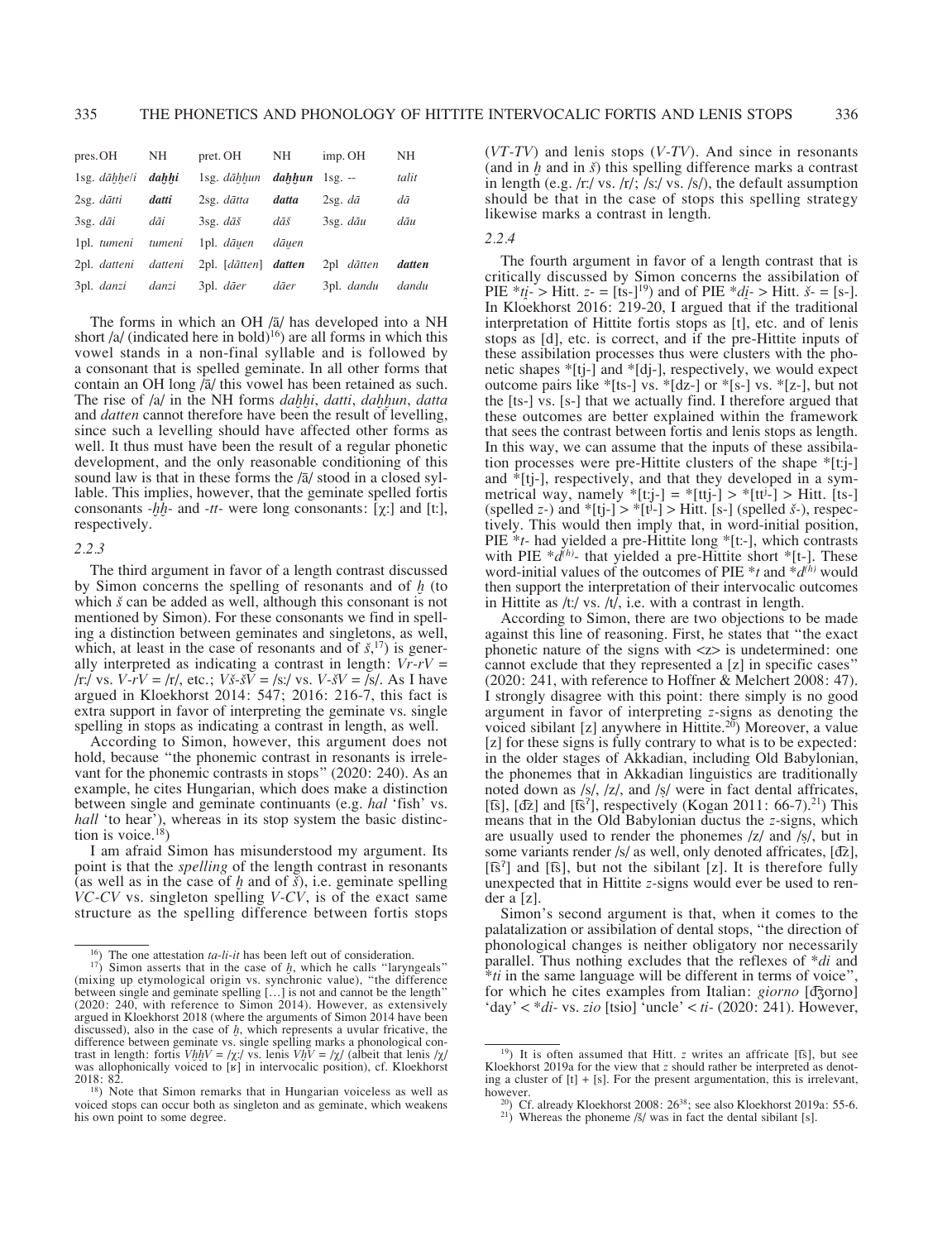the point is that in Hittite the outcomes of \**ti-* and \**di-* do *not* differ in voice: both outcomes are voiceless, [ts-] and [s-], respectively. This remains a relevant point: in an article dealing with the typology of stop assibilation, Hall & Hamann (2006) cite dozens of examples of assibilation of dental stops from a wide variety of languages, and in all cases assibilation of voiceless \**t* yields a voiceless outcome ([s], [ts], [tʃ], etc.), whereas assibilation of voiced \**d* yields a voiced outcome ([z], [dz], [dʒ], etc.). The fact that PIE \**di-* yields Hittite *š-* (which by all means represented a voiceless consonant [s-]) is therefore relevant and must be accounted for.

When it comes to my assertion that the outcomes of the pair \*[tj-] and \*[dj-] should have been parallel in structure (either [s-] vs. [z-], or [ts-] vs. [dz-]), I must admit that this was too rash. For instance, in Romanian plural formations, assibilation of  $*[t_j]$  yields the affricate [ts], whereas  $*[d_j]$ develops into the sibilant [z] (Hall & Hamann 2006: 1204). Similarly but oppositely, in Greek, original \**ti-* assibilates to the sibilant σ- [s-], whereas  $*di$ - develops into the affricate ζ- [d͡z-]. Howeover, since in the latter language the development of \**ti*- to [s-] probably went through the affricate \*[t͡s-] (Rix 1992: 92), we may assume a similar development for Romanian: \*[dj] should then first have yielded an affricate \*[d͡z] which was later deaffricated to [z]. Whatever be the exact paths of development in these languages, the cited examples do show that the fact that PIE \**ti-* yielded in Hittite the affricate  $[ts-]^{22}$ ) whereas \**di*<sub>*-*</sub> yielded the sibilant  $[s-]$  cannot in principle be used as an argument against a pre-Hittite phonetic interpretation of these clusters as \*[tj-] and \*[dj-], respectively.

All in all, Simon is partly right: the fact that PIE \**ti*yields the outcome [ts-] (spelled *z-*) whereas PIE \**di-* yields the sibilant [s-] (spelled *š-*) cannot be used as a direct argument in favor of a pre-Hittite stage with long [tː] vs. short [t]. Yet, the fact that the outcome of PIE \**di-* in Hittite is a *voiceless* sibilant [s-] is remarkable, and would speak in favor of a prestage in which the dental stop was voiceless as well:  $*[t]$ -]. However, postulating a value  $*[t]$  as the outcome of PIE \**d-* would be incompatible with the traditional view that the contrast between (pre-)Hittite fortis and lenis stops was voice. Yet, it would be compatible with the view that this contrast was length: we would then have to assume that at the moment of assibilation the relevant clusters had the shapes \*[tːj-] and \*[tj-], respectively. The fact that the former of these yielded Hittite [ts-], whereas the latter developed into [s-], would on a structural level be fully compatible with these values as well.

## *2.2.5*

The fifth and last argument in favor of a length contrast discussed by Simon goes back to Melchert (1994: 147), who starts with the observation that PAnat. short accented \*/á/ is in Hittite lengthened in open syllables, but not in closed ones. Since the Hittite words *ḫuuappa-* 'evil' < PAnat. \**Hwápo-* and *ḫatta(ri)* 'he pricks, cuts' < PAnat. \**Háto-* (reconstructions according to Melchert *loc. cit.*) contain an *a* that is short (no plene spelling), Melchert states that in both words "the stop [following the *a*] acts to close the syllable, demonstrating that at least by pre-Hittite the intervocalic voiceless stop was geminate".

According to Simon (2020: 241), however, both examples are non-probative. In the case of *ḫuuappa-* 'evil', he assumes that its short /a/ has been taken over from the corresponding *hi*-verb *huuapp-<sup>i</sup>* / *hupp-* 'to be hostile, to do evil',<sup>23</sup>) the strong stem forms of which show a short /a/, as well. Simon states that in this paradigm the short /a/ is regular in forms where the ending started in a consonant (shortening in a closed syllable, i.e. before a consonant cluster, for instance in 2sg.pres.act. *ḫuuapti*), and from there already in pre-Hittite times not only spread to all strong stem forms of the paradigm itself, but also to the derived adjective *ḫuuappa-*. Again, Simon is forced to use an innerparadigmatic levelling (this time one that even spreads on into a nominal derivative), whereas we have seen in sections 2.2.1 and 2.2.2 above that there are certainly verbs where such levellings never took place. Melchert's scenario, which assumes shortening of an original long vowel due to the following fortis *-pp-* = /pː/, is much more straightforward.

When it comes to *hatta(ri)* 'he pricks, cuts', Simon states that its etymology is unknown, and that "thus this word cannot be used as an argument" (2020: 241). This is too dismissive, however. Within Anatolian, the Hittite verb *ḫatt-a(ri)* can be compared to Lyc. *χtta(i)-* 'to do harm', which assures at least a Proto-Anatolian origin of the verbal root. Moreover, in Hittite the verb shows archaic morphological patterns: a medio-passive root-formation with the 3sg. ending *-a(ri)*, *ḫatt-a(ri)*, that combines with a -*iie/a-*inflected active stem *ḫazziie/a-zi*. There can thus hardly be any doubt that this verb has a long history, and probably is of an Indo-European origin. Moreover, on the basis of our knowledge of the prehistory of Hittite morphology, we can with certainty state that the medio-passive stem  $hat<sub>atr</sub><sup>a(ri)</sup>$  belongs to the category that reflects the PIE structure \**CéC-o*, which implies that its root can be transposed into PIE phonemes as  $*h_2et$ <sup>24</sup>) Taken together, we can with certainty assume that its 3sg.midd. form *hatta(ri)* goes back to a preform  $*h_2\acute{e}t$ -or(-i) (as implied by Melchert's PAnat. reconstruction \**Háto-*). Melchert is thus fully right to state that, if PIE \**t* had yielded a Hittite short consonant, the vowel of the stem, through PAnat. \*/á/, should in Hittite have undergone lengthening.<sup>25</sup>) The absence of lengthening (cf. the consistent non-plene spelling *ha-at-ta(-)*, including in Old Hittite originals), thus indicates that this vowel stood in a closed syllable, implying that its *-tt-* closed the syllable, and thus was a long consonant: [tː]. Although Simon thinks that this word cannot be used as an argument because it has no clear etymology, he does add that "one may surmise that a similar scenario [as with *ḫuuapp-i / hupp-*] applies to *hatta-* as well" (2020: 241), i.e. that its short /a/ is the result of a paradigmatic levelling from forms in which the /a/ stood before a consonant cluster. This cannot be the case, however. The only well attested medio-passive forms of *ḫatt-a(ri)* are 3sg. *ḫatta°* and 3pl. *ḫattanta°*, and in both cases the root-final consonant *-tt-* is followed by a vowel.26) We cannot therefore assume levelling of a shortened

<sup>&</sup>lt;sup>22</sup>) Or rather: cluster of  $[t] + [s]$ , cf. footnote 19.

<sup>23)</sup> See Kloekhorst 2008: 369-71 for the fact that this verb originally was *hi*-conjugating.<br><sup>24</sup>) With the consonants  $*h_2$  and  $*t$  that are fully in line with the conso-

nants of Lyc. *χtt-a(i)-*. <sup>25</sup> Cf. e.g. dat.-loc.sg. *padda*<sup>*ni*</sup> 'basket' < \**p(e)th<sub>2</sub>-én-i* (Kloekhorst 2014: 348-9).

The only other attested medio-passive form is 1sg.pres. *ha-ad-da-ah*ha-ri (KUB 17.28 i 6 (MH/NS)), which is clearly based on the secondary stem *ḫadda-* that was formed in analogy with the verb *padda-* 'to dig, to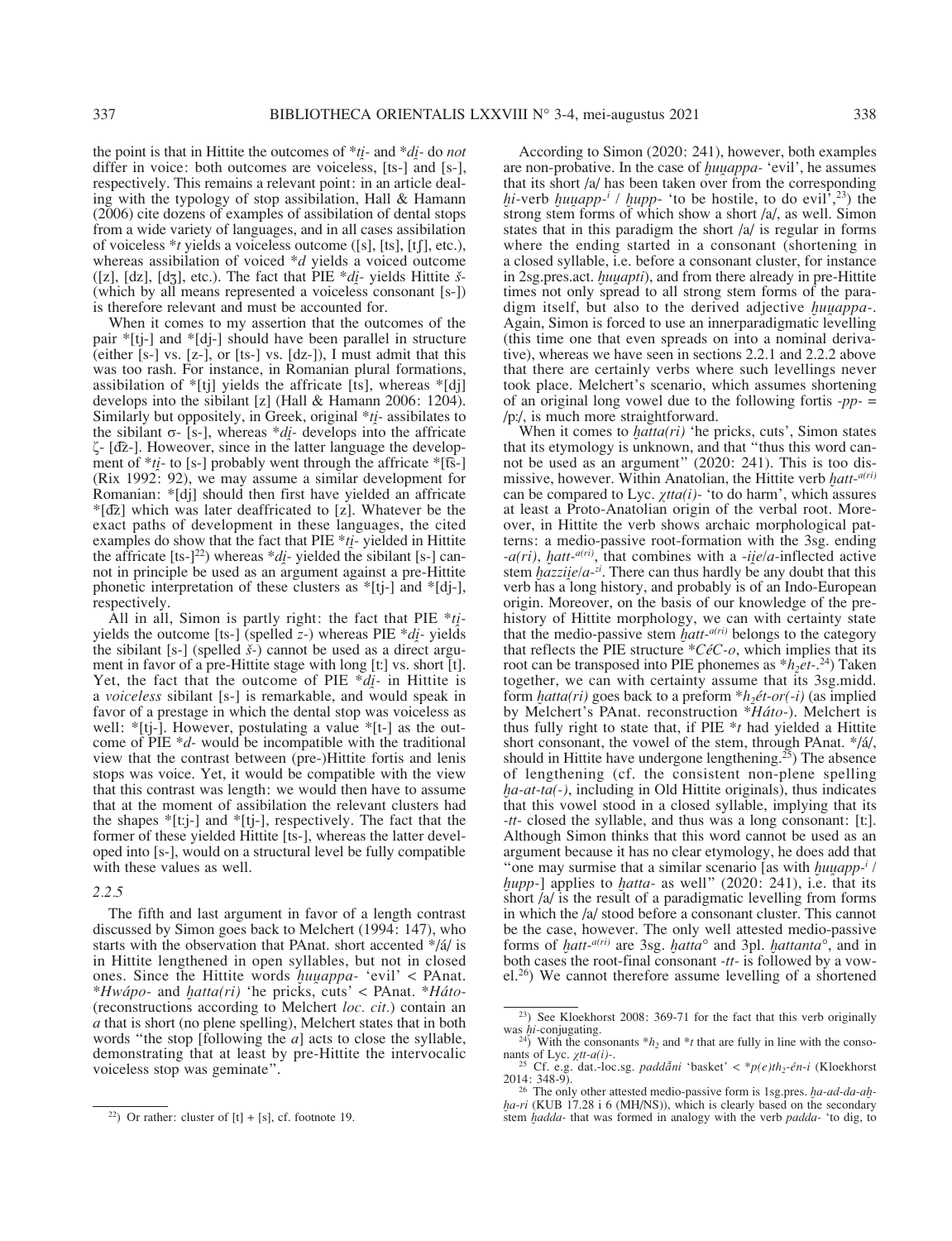vowel from forms of the structure *ḫatC°*, since such forms do not seem to have been used at all.

All in all, Simon's attempts to deny the validity of Melchert's examples *ḫuuappa-* and *ḫatta(ri)* are to no avail: Melchert is clearly right in saying that the presence of a short /a/ in these forms is the result of a phonetic shortening, which implies that the consonants following the /a/ closed the preceding syllable, and thus phonetically must have been long, [p:] and [t:], respectively.

# *2.3 Simon's own arguments in favor of a voice contrast*

After having attempted to dismiss all arguments put forward by Melchert and myself against a voice contrast and in favor of a length contrast, Simon presents a "type of evidence, completely neglected by Kloekhorst, that excludes the interpretation of these consonants as voiceless short and long stops", namely the ways in which "Hittite and Luwian words and names as well as borrowings from these languages" are transcribed in the writing systems of other, contemporary languages (2020: 241-2).

## *2.3.1 Methodological preliminaries*

Before he embarks on treating this new evidence, Simon first states that in the works of Melchert's and myself in fact "two competing systems" can be found, namely one that assumes a length contrast of the type "-TT- : -D-" (for which he cites Melchert 1994 and Kloekhorst 2013), and one that assumes a length contrast of the type "-TT- : -T-" (for which he cites Kloekhorst 2016). This statement is based on a misunderstanding, however. All three publications cited by Simon clearly distinguish between the stops' *phonetic* quality and their *phonological* interpretation. In all three works, including Kloekhorst 2016 (see the very explicit remarks in footnote 12 on page 216), it is clearly stated that *phonetically* Hittite intervocalic fortis stops must be interpreted as long and voiceless ([tː], etc.) and intervocalic lenis stops as short and voiced ([d], etc.), but that *phonologically* the two series can be interpreted as showing a contrast in length only, which implies that the voiced character of the intervocalic lenis stops is allophonic. In other words, each of these three publications assumes a phonological length contrast /tː/ vs. /t/ that is based on the (intervocalic) phonetic distinction [tː] vs. [d]. There is thus only a single length contrast theory, and not "two competing" ones.

This is relevant for the following point. According to Simon (2020: 242), there are two ways in which the transcriptions of Hittite lexemes in other languages could prove that the length contrast theory has to be rejected:

- (1) "if intervocalic [fortis stops] are not reflected as geminate stops in the languages that can express gemination"
- (2) "if intervocalic [lenis stops] are reflected as voiced stops in the languages that can mark voice"

However, this second situation would only affect a length contrast theory that assumes that the phonetic value of intervocalic lenis stops was [t], etc. (contrasting with fortis [tː], etc.), but, as we have seen, none of the publications that speak in favor of a length contrast assumes this. Simon's demonstration that the Hittite intervocalic lenis stops are rendered as voiced stops in other languages (e.g. the name Puduḫepa that is rendered in Ugaritic as *pdġb*, with voiced *d*  $=[d], \dot{g} = [y]$  or [ʁ] and  $b = [b]$ ) is therefore no argument against the length contrast theory.

So, the evidence adduced by Simon is only relevant when it comes to the way Hittite intervocalic fortis stops are rendered in the writing systems of other languages: if in writing systems that can express gemination these are not reflected as geminate stops, this would speak against assuming a length contrast.

#### *2.3.2 The material treated by Simon*

In his treatment of this new type of evidence, Simon notes that not all ancient Near Eastern languages can be used because some of them use writing systems that do not mark the relevant contrasts (Egyptian and Old Assyrian), whereas in the vocabularies of others no relevant lexemes have been found (Armenian and Hebrew). Nevertheless, according to Simon, "Aramaic, Greek, Neo-Assyrian, Neo-Babylonian, Phrygian, Phoenician, Ugaritic and Urartian transcriptions and loanwords do provide relevant data" (2020: 243). After having presented all this data, Simon concludes that Hittite fortis stops "were always and consistently perceived as voiceless consonants and in the languages which could mark geminate pronunciation they were not perceived as geminate consonants. […] Thus it must be concluded that the geminate theory of Melchert and Kloekhorst cannot explain [all the relevant] forms" (2020: 245).

One thing that is remarkable about the material presented by Simon, however, is the fact that the vast majority of the languages he takes into account are only attested in 1st millennium BCE sources (Aramaic, Greek, Neo-Assyrian, Neo-Babylonian, Phrygian, Phoenician, and Urartian), i.e. sometimes several centuries after Hittite ceased to be used as a written (and probably spoken) language. The sources written in these languages are thus not contemporaneous with the attested period of Hittite at all. The reason for Simon to include these languages in his overview is that he does not only treat Hittite lexemes that are transcribed in or taken over by these languages, but also Luwian ones. For instance, Simon cites as an example the Neo-Assyrian spelling  $mut(t)$ *alli/u*, which renders the name of kings of the Neo-Hittite states Gurgum and Kummuh, and which he compares to the CLuw. lexeme *muuattalla/i-* (2020: 244). However, the kings referred to by these Neo-Assyrian attestations ruled in the 9th and 8th century BCE, i.e. more than 300 years after the last Hittite texts were written down. Moreover, these kings probably spoke (Iron Age) Luwian, not Hittite. It is therefore completely unclear to me why the Neo-Assyrian attestations of *mut(t)alli/u* would be relevant for determining the phonetics of the Hittite stop system. Apparently, Simon assumes that the (Iron Age) Luwian stop system was identical to the Hittite one, but this can hardly be correct: we know enough of the phonetic interpretation of the Hieroglyphic Luwian script to be certain that its consonant system had different distinctions (e.g. an opposition between stops and fricatives) $^{27}$ ) than the Hittite one. This means that all 1st millennium material adduced by Simon is irrelevant.

Of all the data discussed by Simon with regard to the value of Hittite fortis stops (2020: 244-5), there remains only

prick' (cf. Kloekhorst 2020: 15522). This implies that the *-a-* between *-dd*and *-hh*- is linguistically real, which means that also in this form the root final consonant was followed by a vowel.

 $27$ ) See e.g. the discussion in Vertegaal 2019.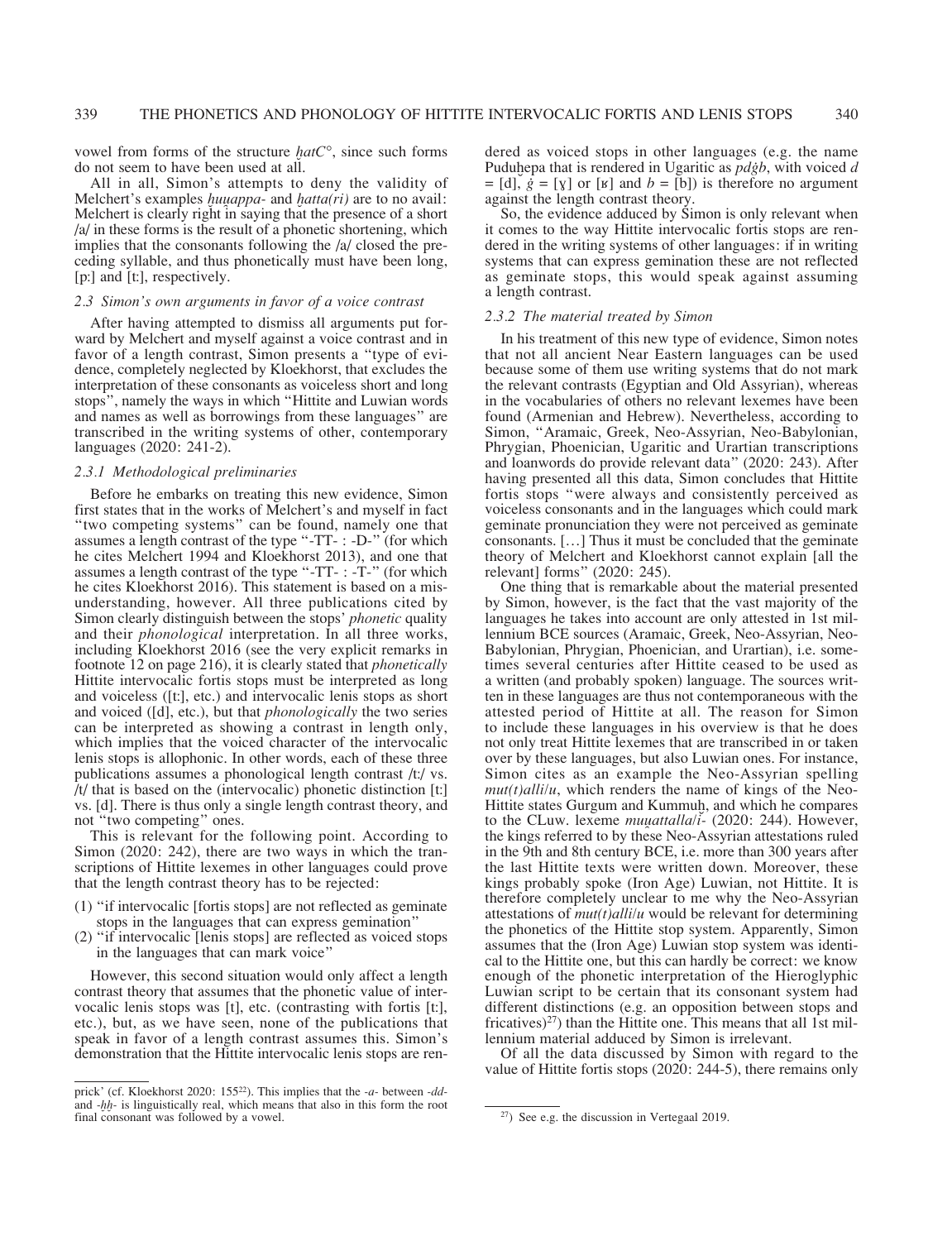one example from a language that is contemporaneous with the attested period of Hittite: Ugaritic *pwt*, also spelled *puwatu* (in the Akkadian of Ugarit) and *puwati* (in syllabic Ugaritic), 'madder', which Simon compares to "Hitt./Luw." *puuatti-* 'madder(?)'. According to Simon, this is one of the cases in which a Hittite fortis *-tt-* is rendered in a foreign writing system as a singleton *-t-* (*puwatu* and *puwati*), which would imply that Hittite fortis *-tt-* was a short voiceless stop [t]. However, there are many problems surrounding this comparison. As CHD (P: 369-70) states, the meaning of Hitt. *puuatti-* is not fully clear. It occurs only once (nom.sg. *pu-ua-at-ti-ịš*) in a lexical list, where it glosses Sum. še-be-da and Akk. *ši-in-du*. This latter form can be read as Akk. *šimtu*, *šindu* "Kennzeichen, Farbe, Marke", but CHD remarks that "[n]owhere else does [this word] translate Sum. še-be-da". Consequently, "[w]ithout a real Hitt. context, and in view of the uncertainty of even the mng. of the Akk. entry, it is risky to assume that either "Akk." *šindu* or "Hitt." *puwattiš* means "mark" or "color"" (P: 369). Moreover, as CHD notes, we do not even know "if *puwattiš* is Hitt. or Luw." (P: 370). In fact, CHD explicitly states that the translation "madder(?)", which goes back to a discussion of these words by Hoffner 1967, is in fact "based on the assumption that Ugaritic *pwt* (a material used in dying and/or tanning) and Arabic *fuwwatu* 'dyers' madder' are related to this word" (P: 370). To all these uncertainties it can be added that, since Ugar. *pwt* has a cognate in Arab. *fuwwatu*, it seems *a priori* more likely that these words have a Semitic origin, which would imply that, if Hitt./Luw. *puuatti-* is cognate at all, it may rather be a Semitic loanword into Hittite than the other way around (thus Hoffner 1967: 303). According to Simon, however, this latter idea "is not probable, since the Anatolian word has a plausible etymology", namely one that connects *puuatti-* to the Hittite verb *puuae-* $z_i$  'to pound, to grind' (2020: 244<sup>14</sup>, with reference to Tischler HEG P: 679 and Puhvel HED P: 148). Yet, this etymology (which in fact was first mentioned as a mere possibility by Hoffer 1967: 303) does not make much sense from a morphological point of view: Hittite does not have a regular nominal suffix *-tti-*. All in all, if Ugaritic *pwt / puwatu / puwati* and Hitt./Luw. *puuatti-* are to be equated at all, it is much more likely that the Hittite/Luwian word was borrowed from Semitic than *vice versa*. This word

netics and phonology of Hittite stops. We can thus conclude that none of the data presented by Simon (2020: 243-5) yields any useful information on the phonetics of Hittite intervocalic fortis stops.

cannot therefore be used in an argument regarding the pho-

## *2.3.3 Material not treated by Simon*

Does this mean that Simon's approach has no merit at all? This would be too bold a statement. Investigating the way in which Hittite lexemes are written in other languages can be insightful, but one has to choose the right data. In that sense it is quite odd that Simon does not mention Old Babylonian, Middle Babylonian and Middle Assyrian texts as possible sources for relevant data: these three dialects are contemporaneous with Hittite sources (Old Babylonian ca. 20th-16th c. BCE; Middle Babylonian and Middle Assyrian ca. 16th-10th c. BCE), and are written in versions of the cuneiform script that make a distinction between voiceless and voiced as well as long and short stops. They would thus be ideal candidates to assess the way in which Hittite stops are spelled.

And in fact, in these languages we do find interesting cases, especially the words with which they refer to the Hittite kingdom and the Hittites themselves, which all use the stem *ḫatt-* 'Hittite'. In Old/Middle Babylonian and in Middle Assyrian texts, all derivatives of this stem are always spelled *ḫa-at-tV(-)*, with a geminate *-tt-*, 28) which, according to the spelling conventions of these dialects, represents a long (geminate) voiceless stop [tː]. It therefore stands to reason to assume that also in the Hittite lexemes that contain this stem, like URU*ḫattuša* 'Ḫattuša', URU*ḫattušumaš* 'person from Hattuša (nom.sg.)<sup>'</sup> and *hattili* 'in Hattic',<sup>29</sup>) the geminate spelled *-tt-* represents a long voiceless [tː]: [χatːusa], [χatːusomas] and [χatːili].

Although Simon does not specifically say why he does not include Old/Middle Babylonian and Middle Assyrian material in his article, he does mention the stem *ḫatt-* 'Hittite'. He refers to this example in the context of "the methodological problem of the lack of an orthographic distinction between single and geminate voiceless consonants in Hittite cuneiform […]: Data with geminate spelling are not probative *if* we do not know their origin since we cannot exclude that they are originally geminates. These include the toponyms Ḫatti and Ḫattuša" (2020: 243-4; emphasis his). In other words, Simon does take into account the possibility that in some Hittite lexemes geminate spelling of the type *-tt-* may denote long stops, [tː], and he uses the stem *ḫatt-* as a case in point. This implies that he is aware of the fact that in languages other than Hittite (i.e. Old/Middle Babylonian and Middle Assyrian)<sup>30</sup>) the stem *hatt*- is consistently spelled with geminate spelling, and that this implies that its dental stop is long: [χatː-]. However, since the stem *ḫatt-* is not of an Indo-European origin (it derives from Hattic), Simon apparently thinks that its phonetic shape has no bearing on the question what the phonetic quality is of stops spelled *-tt*in lexemes that *are* of an Indo-European origin, for which he assumes that their synchronic value was short, [t] (the outcome of PIE \**t*).

I find this reasoning peculiar. It is unclear to me why Simon would accept the presence of a long stop [tː] spelled with geminate *-tt-* in the Hittite forms URU*ḫa-at-tu-ša-* [χatːusa] 'Ḫattuša', URU*ḫa-at-tu-šu-ma-aš* [χatːusomas] 'person from Hattuša' and *ha-at-ti-li* [χatːili] 'in Hattic', but not in words like *ḫa-at-ta(-ri)* 'he cuts', *da-a-at-ti* 'you take' or *ki-it-ta* 'he lies', where we find geminate spelling as well, but which Simon interprets as containing a short  $[t]$ : [ $\chi$ ata $(ri)$ ], [tāti] and [kita], respectively. Since in all six forms the dental stops are written in the exact same way, it stands to reason to assume that they are phonetically identical as well, i.e. that they all contain a long stop [tː]: [χatːusa], [χatːusomas],

<sup>28)</sup> E.g. ÉRIN *ḫa-at-ti-i* 'Hittite troops' (VS 22, 85: 11 [OBab., letter]); KUR *ḫa-at-ti* 'the Hittite land' (EA 17: 31, 38 [MBab., letter of Tušratta of Mittanni to the Egyptian pharaoh]; EA 151: 58 [MBab., letter of Abimilku of Tyros to the Egyptian pharaoh]); KUR *ḫa-at-te-e* 'id.' (RIMA 2.0.087.001: 195, 543 [MAss., royal inscription]). Cf. also the attestations 2.0.007.001. 155, 345 [WESS., 193al inscription]). C.I. also the attestations gathered in the lemma *hattû* 'Hittite' in CAD H: 151.<br><sup>29</sup>) Note that in the Hittite expression KUR <sup>URU</sup>*HATTI* 'the land of

Hattuša' the element *HATTI* is an akkadogram that represents the Hittite word <sup>URU</sup>*hattuša*- (Kryszeń 2017). Hittite thus never contained a word 'hatti'.

<sup>&</sup>lt;sup>30</sup>) But also in Neo-Babylonian and Neo-Assyrian, where the word *hatti* (referring to the Neo-Hittite states) is, as far as I am aware, consistently spelled *ḫa-at-tV°* as well as *ḫat-tV°*, with geminate *-tt-*.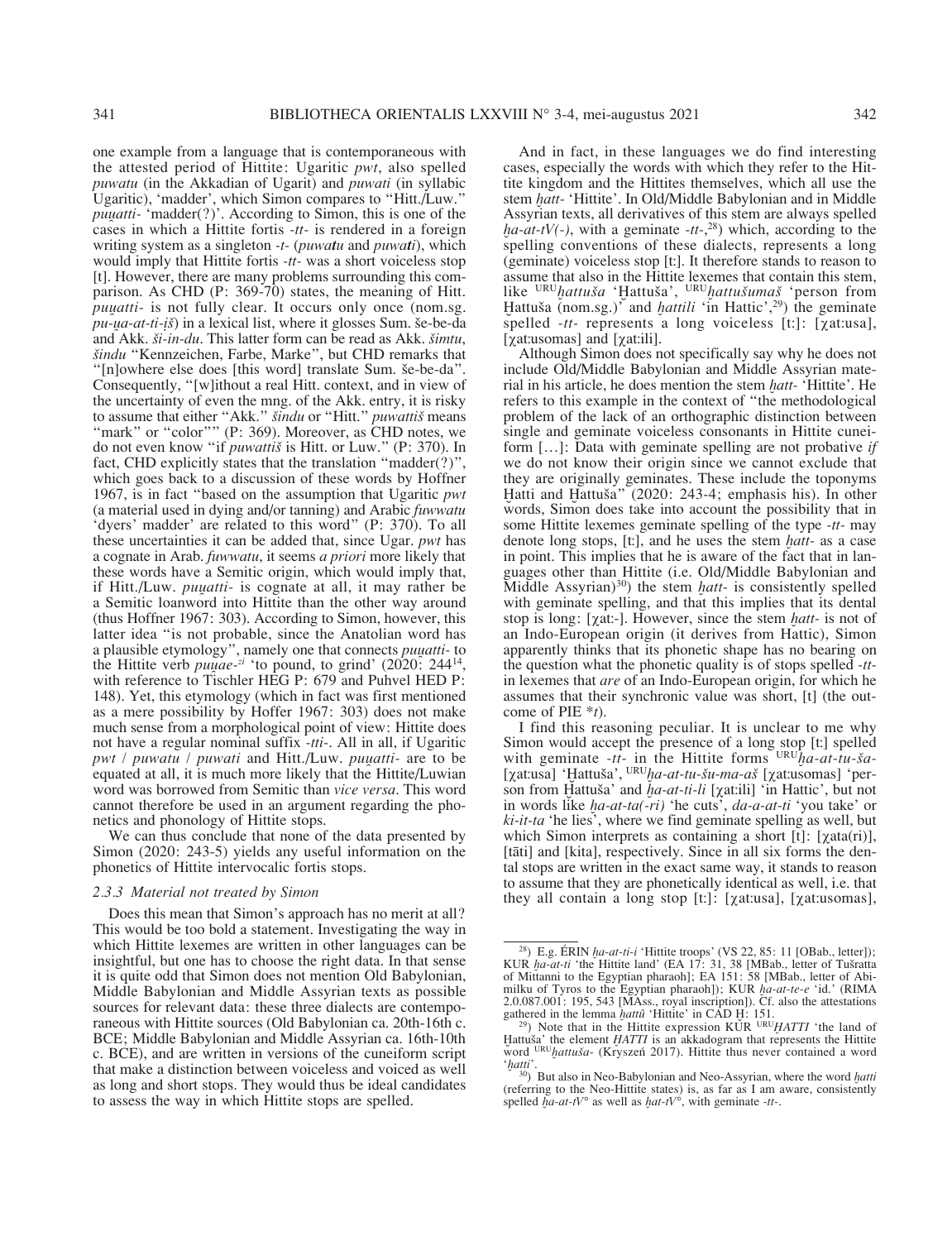[ $\chi$ atːili], [ $\chi$ atːa(ri)], [t' $\bar{a}$ tːi]<sup>31</sup>) and [kitːa]. Another argument against Simon's interpretation is that he is in fact assuming an extra set of phonemes: next to a series of short voiced stops ([d], spelled *VtV*) and a series of short voiceless stops ([t], spelled *VttV*), he now assumes an additional third series, namely one consisting of long voiceless stops, [tː], which are spelled *VttV*, as well. In this way, Simon is multiplying entities, violating Occam's Razor.

#### *2.4 Conclusions regarding Simon 2020*

All in all, we must conclude that Simon (2020) is unable to build a convincing case in favor of the postulation of voice as the phonetic and phonological contrast between Hittite fortis and lenis stops in intervocalic position. His negative assessments of arguments in favor of a length contrast can almost all be refuted, and his treatment of evidence based on the way Hittite lexemes are spelled in the writing systems of other languages is mostly irrelevant. In fact, all data discussed in the sections above rather indicate that the contrast between Hittite intervocalic fortis and lenis stops was length.

# **3. Patri's treatment of Hittite loanwords in other languages**

Simon (2020) is not the first to adduce evidence from the way Hittite lexemes are written in other languages as an argument in the interpretation of the Hittite stop system: this was already done by Patri (2009; 2019: 170-217). Although Patri arrives at a similar conclusion for the Hittite lenis stops as Simon, i.e. that these were phonetically voiced, his conclusions when it comes to the fortis stops is quite different from Simon's ones.

## *3.1 An evaluation of Patri 2009*

In his 2009 paper, Patri discusses Hittite names and loanwords attested in Egyptian, Ugaritic and Old Assyrian. Especially the Old Assyrian material is important for Patri's interpretation of the Hittite fortis stops, and he bases himself primarily on Dercksen's 2007 article that treats all Hittite / Anatolian loanwords that are attested in Old Assyrian texts (e.g. OAss. *kullupinnum* < Hitt. *kullupi-* 'pruning-knife'; OAss. *zuppannum* < Hitt. *zuppa-* 'a metal container'; OAss. *upatinnum* < Hitt. *ubadi-* 'royal land grant'). As Patri duly notes, in Dercksen's overview, "the only example of a voiceless [= fortis] stop (Hitt. *zuppa-* = *zuppannum*) is rendered by geminate spelling"  $(2009: 103),<sup>32</sup>$ ) which, according to Patri, "evidently suggests an increase in the duration of the voiceless [= fortis] stops compared to the voiced [= lenis] stops" (2009: 105).<sup>33</sup>)

Unfortunately, Patri seems to be fully unaware of the fact that the Old Assyrian version of the cuneiform script hardly notes down any contrast in voice and consonantal length.<sup>34</sup>) This also applies to the Hittite loanwords cited by Dercksen. For instance, the OAss. word that is a loan from Hitt. *zuppa-* 'a metal container' is in Old Assyrian always spelled *zu-ban°* (Dercksen 2007: 33), with the sign BA whose basic value is *ba*, with voiced *b*, but which in Old Assyrian is also used in the value *pá*, with voiceless *p*. Moreover, since Old Assyrian hardly ever explicitly spells geminates, it is indeed a possibility that this word contained a geminate labial stop, but this cannot be independently proven. In other words, the Old Assyrian spelling *zu-ba-n°* could in principle be read as *zuban°*, *zubban°*, *zupan°* as well as *zuppan°*. The reason for Dercksen to cite this word as *zuppannum*, with *-pp-* (2007: 33), is only based on the fact that its Hittite base word is in the Hittite ductus spelled *zuppa-*, with geminate *-pp-*. The Old Assyrian spelling itself does not say anything on the exact quality (voice vs. voiceless; single vs. geminate) of the labial stop. In the same way, the word that is cited by Dercksen as "*upatinnum*" 'land grant' (2007: 35) is always spelled *ú-ba-t°*, and can thus in principle be read *ubaT°*, *ubbaT°*, *upaT°* as well as *uppaT°*. Likewise "*kullupinnum*" (Dercksen 2007: 34), which is spelled *ku-lu-pì-n°*, and thus can in principle be read *kullubi-*, *kullubbi-*, *kullupi-* as well as *kulluppi-* (note that the reading of the geminate *-ll-* is not certain either).35) All in all, Patri's 2009 discussion of the phonetics of the Hittite fortis stops on the basis of the Old Assyrian material is based on a misunderstanding of the relevant material.

#### *3.2 An evaluation of Patri 2019*

In his 2019 book on Hittite phonology, Patri uses the same type of arguments in his discussion of the phonetics of Hittite fortis stops, i.e. their rendering in other writing systems. This time, however, he does not use the Old Assyrian material,  $36$ ) but refers to "accadien" in general, for which he cites three words (2019: 202):

- 1. *ḫattū*, *ḫattītu* (adj.) 'Hittite' (attested in Standard Babylonian; CAD Ḫ: 151) < Hitt. *ḫatt-*.
- 2. *tuppanuru*, *tuppalnuru*, *tuppalanuru* 'an official at the Hittite court' (attested in Ugarit Akkadian; CAD T: 475- 6) < Hitt. *tuppa(la)nuri-*.
- 3. *kappu* 'bowl' (attested in all kinds of Akkadian dialects; CAD K: 188-9) < Hitt. *kappi-*.

It is generally assumed that in the latter case the Hittite word *kappi-* is rather derived from Akk. *kappu-* than the other way around (Puhvel HED K: 63), but the two other words are in fact good examples of Hittite lexemes that are rendered in a foreign writing system. On the basis of these examples, where we find in the Akkadian attestations a geminate

<sup>31)</sup> See Kloekhorst 2010: 205-7 for the postulation of an ejective stop

<sup>[</sup>t'-] in the verbal root *da*- 'to take'.  $\frac{32}{1}$  "Le seul exemple de non voisée (hitt. *zuppa- = zuppannum*) est [...] rendu par une graphie double". rendu par une graphie double".<br><sup>33</sup>) "… suggère, de toute évidence, un accroissement de la durée des

non voisées par rapport aux voisées".<br><sup>34</sup>) Kouwenberg 2017: 17-8, 27-9, 89-90; Kloekhorst 2019b: 16-21.

See also Simon (2020: 243) for the fact that Old Assyrian in principle does not make any such contrasts.

<sup>35)</sup> The only word of the list cited by Patri (2009: 103) that has any merit is "*padallum*" 'a copper object' < Hitt. *patalli-* 'fetter(?), tether(?)' (thus Dercksen 2007: 37). This word, which is spelled *ba-da-l°* (Prague I 792: 2', 5'), uses the sign DA, which in principle denotes the voiced dental stop [d] (since it contrasts with the sign TA, that in principle denotes voiceless [t], cf. Kloekhorst 2019b: 19). Only in this case it is therefore possible to say anything about the phonetic quality of the intervocalic stop, namely that it was probably voiced (but not whether it was single or

 $^{36}$ ) Although he does state that "exceptionally, it happens that the Hittite voiceless [= fortis] stop is rendered in Akkadian by a single stop of the voiceless series, like in Hitt. *Ḫattušili* → Cappadocian [= Old Assyrian] *Ḫa-tù-ší-ili5*" (2019: 203). Apparently, Patri was during the writing of his 2019 book still not aware of the spelling conventions of the Old Assyrian version of the cuneiform script.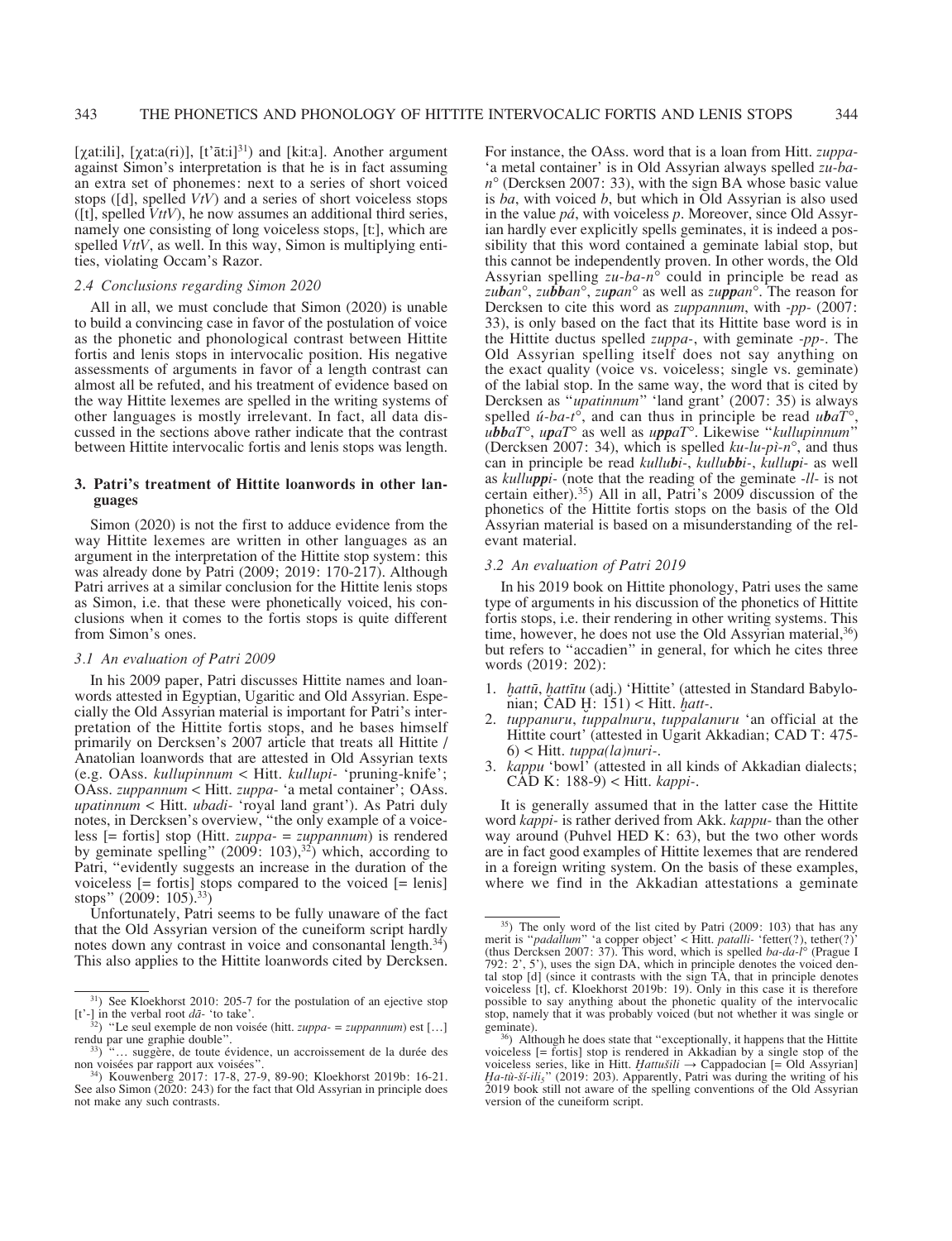spelling of the Hittite fortis stops, Patri concludes that "[i]t thus seems that, in the Akkadian perception of Hittite stops, the absence of voice is correlated with an increased duration"  $(2019: 203).<sup>37</sup>$ ) This conclusion is opposite to that of Simon, who instead claimed that on the basis of the spelling of Hittite lexemes in other languages there was no evidence of a longer duration in Hittite fortis stops (2020: 245).

## *3.3 Patri's interpretation of duration: aspiration*

Although Patri (2019: 203) concludes that Hittite intervocalic fortis stops were perceived by Akkadian scribes as having a longer duration than lenis stops, he does not assume that the fortis stops were phonemically long. According to Patri, the best indication for differentiating the duration of stops is *voice onset time* (VOT), i.e. the time that takes place between the release of the stop and the onset of the vibration of the vocal cords that constitutes the voicing that belongs with the vowel that follows the stop: the longer the VOT, the longer the duration of the stop as a whole. Patri explains that of the different types of voiceless stops that on typological grounds are candidates for being the counterpart to a lenis series that consists of voiced stops, $38$ ) voiceless aspirates, [th], etc., have the longest VOT. He therefore states that "[i]f we admit that the [Hittite] voiceless series written '*CC*' [= fortis stops] has a longer duration than that of the voiced series written  $\hat{C}$  [= lenis stops], the characteristic that justifies this difference is more likely to be aspiration than anything else" (2019: 204).39)

To this argumentation he adds two other arguments that, to his mind, would support the interpretation of fortis stops as aspirates:

- (1) In some Hittite words, we find the presence of a lenis stops (spelled *VCV*) instead of expected fortis stops (spelled *VCCV*) in the vicinity of an [s], e.g. *iš-ta-a-pí* next to *iš-tap-pí* 'it clogs', or *ša-qa-aḫ-ḫi* next to *ša-aqqa-aḫ-ḫi* 'I know'. According to Patri (2019: 198-201; 206-7), this change of *VCCV* to *VCV* can be interpreted as signaling a deaspiration caused by the [s].
- (2) In verbs that show an alternation between a stem ending in *-CC-* and in *-C-*, e.g. *āki / akkanzi* 'to die', the lenis stop is found after an accented vowel. According to Patri (2019: 201-2; 206), the lenis stop is in such cases the outcome of a deaspiration of an original fortis stop due to the preceding accented vowel, e.g.  $*(\hat{a}.k^{\hat{h}}) > *[\hat{a}.ki],$ which was reinterpreted as [á.gi], spelled *a-ki*.

On the basis of these considerations, Patri assumes that Hittite fortis stops were voiceless aspirates,  $[t^h]$ , etc., which contrast with the lenis stops, which were voiced, [d], etc.

This interpretation cannot be upheld, however. First, the two phenomena mentioned by Patri as additional proof for an aspirated quality of fortis stops are to be explained differently:

(1) The material adduced by Patri that would show the development of fortis stops into lenis ones in the vicinity of an [s], which he interprets as caused by "deaspiration" (2019: 198-9), actually falls into two groups. The first group consists of cases where the lenis stop is morphologically conditioned. For instance, the presence of a lenis *-p-* in *ištāpi* (OS) is determined by the fact that this verb belongs to the *āki/akkanzi-*group, where an alternation between lenis and fortis consonants is also found in verb stems that do not contain an  $[s]^{(40)}$ . Moreover, in this case the comparison between OS *ištāpi* and NS *ištappi* rather shows a change from an original lenis stop into a fortis one, $41$ ) and not the other way around, as Patri has it. Likewise, the lenis dental stop in OH gen.sg. *šeppidaš* 'grain' is clearly the result of the PAnat. lenition rules, cf. Kloekhorst 2014: 562-3. Moreover, the fact that this form has in younger times been replaced by *šeppittaš*, with fortis *-tt-*, would again rather speak in favor of a change of an original lenis stop into a fortis one, $42$ ) and not the other way around, as Patri has it. The second group of examples consists of occasional simplified spellings. For instance, the form  $\check{a}$ -ka<sub>4</sub>-ah-hi 'I know', with single spelling of the velar stop, does indeed occur twice, $43$ ) but can hardly be taken seriously when compared to the fifteen attestations in which this form is spelled with a geminate *-kk-* or *-gg-*. 44) The spelling *ša-ka4-aḫ-ḫi* is therefore better interpreted as a simplified spelling that has no bearing on the phonetic interpretation of this form. In the case of *ḫartakaš* next to *ḫartaggaš* 'bear', it is generally assumed that in this word the velar stop is part of a cluster, /χərtkːa-/, and it is well known that in such clusters fortis consonants are often spelled as singletons.

All in all, none of Patri's alleged examples of "deaspiration" of an original fortis stop in the vicinity of [s] is compelling.

(2) The origin of the alternation between fortis and lenis consonants in the class of *āki/akkanzi-*verbs is debated (cf. Melchert 2012; Kloekhorst 2014: 549-53), but it is generally assumed that their alternation has its origin in pre-Hittite, and is not the result of a synchronic phonological development. Moreover, this class also contains verbs that have a stem-final fricative (e.g. *ḫāš-i / ḫašš-* 'to give birth',  $n\bar{a}h^{-i}/nahh$ - 'to fear'), where Patri's deaspiration rule would not work: even within Patri's own framework fortis fricatives were not aspirated. Another argument against Patri's deaspiration theory is that we find many forms in Hittite where intervocalic fortis stops are preceded by an accented vowel but where no "deaspiration" takes place. For instance, the 3sg.pres. form *šākki* 'he knows', which in Patri's analysis is  $[s\tilde{a}.k^h i]$  and thus is

 $37)$  "Il apparaît donc que, dans la perception accadienne des plosives hittites, l'absence de voisement est corrélée à une durée accrue".

<sup>&</sup>lt;sup>38</sup>) According to Patri, it is a typological given that in two-way stop systems that contain a voiced series  $/d/$ , the other stop is either  $/t/$ ,  $/t<sup>5</sup>/$ ,  $/t<sup>5</sup>/$ , /t/ or  $/nt/$  (2019: 186). t/ (2019: 186). 39) "Si l'on admet que la série non voisée écrite '*CC*' a une durée plus

longue que celle de la série voisée écrite '*C*', le trait justifiant cette différence est plus vraisemblablement l'aspiration que n'importe quel autre."

<sup>40)</sup> The origins of this alternation between fortis and lenis consonants are debated (cf. e.g. Melchert 2012 and Kloekhorst 2014: 549-53 for a discussion), but surely does not have anything to do with the presence or

 $41)$  Which can in fact be explained as the result of levelling of the fortis stop *-pp-* (original in e.g. 3pl.pres. *ištappanzi*) throughout the

 $p^{42}$ ) See Kloekhorst 2014: 563; 2016: 221-2 for the fact that in the paradigm of *šeppit(t)-* the fortis *-tt-* was at a certain point in time generalized

<sup>43)</sup> KUB 40.1 obv. 13 (NH/NS), HFAC 6 iii 6 (LNS).<br><sup>44</sup>) Cf. the attestations gathered in CHD Š: 21. Compare also the dozens of other forms of the verb *šākk-* that are spelled with geminate *-kk-* or *-gg-*.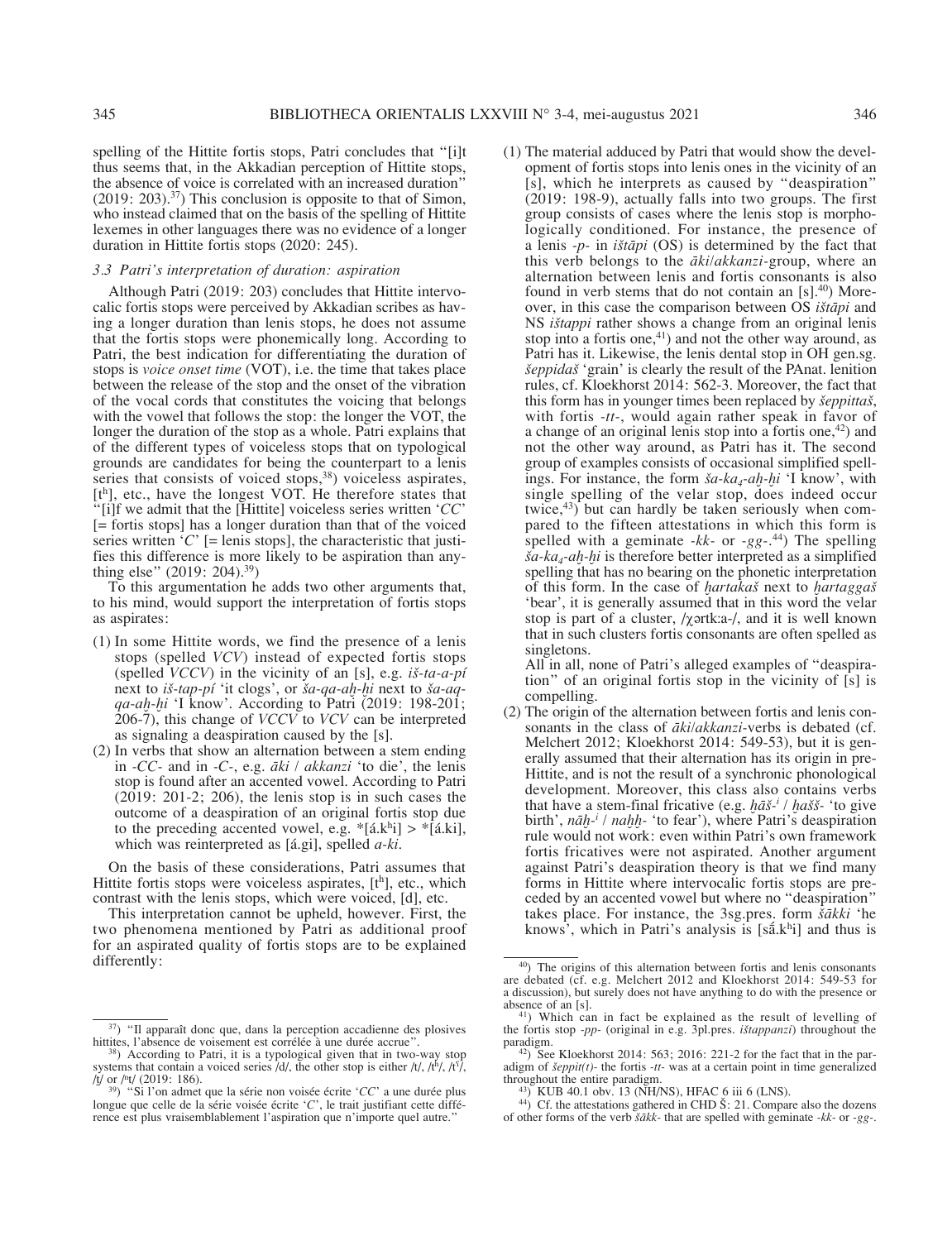structurally identical to  $\frac{1}{4}$ [a], the input form of "deaspirated" *aki* [á.gi]. According to the deaspiration theory we would thus expect that  $[s\tilde{a}.k^h i]$ , through deaspiration, yielded [saki], which was then reinterpreted as [sā.gi], spelled \*\**ša-a-ki*. Yet, such a form is never attested. Likewise in the case of *ḫatta(ri)* 'he pricks, cuts' which shows a fortis *-tt-* after an accented vowel (as we saw in section 2.2.5). Within Patri's framework, this form, which he would interpret as  $[x \land (x \land x)]$ , should have undergone a deaspiration to [xá.ta(.ri)], which was reinterpreted as [xá.da(.ri)], spelled \*\**ḫatari*. Again, such a form is unattested. A third example is *e-ep-pu-un* 'I seized', which, according to Patri's rule, should have undergone deaspiration of  $[\text{\textsterling}.p^{\text{h}}un] > [\text{\textsterling}.p^{\text{h}}un]$ , which would have been reinterpreted as [é.bun], spelled \*\**e-puun*. In this case, too, such a spelling is never found. The number of counter-examples against Patri's assumption of a "deaspiration" after an accented vowel are easily multiplied, and his theory therefore has little merit.

Another important argument against interpreting the Hittite fortis stops as aspirates is formed by the language universal that is formulated by Hyman (2008: 114, with reference to Hagège 1982: 936) as follows: "if [in a given language] there are aspirated stops, then there is /h/". Since Hittite knows no phoneme  $/h/$ ,<sup>45</sup>) the postulation of a series of aspirated stops,  $/t<sup>h</sup>/$ , etc., would violate this universal, and thus is unattractive.

We can thus conclude that nothing speaks in favor of Patri's interpretation of the Hittite intervocalic fortis stops as voiceless aspirates, and that there is in fact an important argument that specifically speaks against it. This proposal cannot therefore be maintained.

# *3.4 Patri's arguments against length*

An interesting part of Patri's argumentation regarding Hittite intervocalic fortis stops that does remain valid is the fact that Akkadian scribes wrote them down as geminates (as did Hittite scribes themselves as well), which according to Patri indicates that in intervocalic position these stops had a longer duration than their lenis counterparts. Since nothing speaks specifically in favor of interpreting this longer duration as the result of aspiration and thus of a longer VOT, it seems much more straightforward to interpret the fortis stops' longer duration as the result of a longer closure time. Compare for instance the situation in a language like Kelantan Malay, where intervocalic long /tː/ has a closure duration that is 3.18 times longer than that of intervocalic short  $/t/-$ <sup>46</sup>) This would thus speak in favor of assuming that the contrast between the Hittite intervocalic fortis and lenis stops was length, as proposed by Melchert and myself.

According to Patri, however, our assumption of a length contrast is untenable, because, cross-linguistically, "[n]o language distinguishes two series of stops on the basis of length" (2019: 186<sup>65</sup>, with reference to UPSID and PHOIBLE).<sup>47</sup>) This statement is incorrect, however. For instance, UPSID mentions the Waray language (spoken in Australia; UPSID nr. 8348), for which it lists the stops [p, t, c, k] next to [p:, t:, c:, k:]. This language has thus a two-way contrast in its stop system that consists solely of length. Another well-known example is Swiss German, which knows only two series of stops, which are distinct in length, as well: cf. Ehrenhofer e.a.  $(2017: 209)$ , who cite for this language the plosive phonemes  $[p, t, k]$  as well as  $[p, t, k]$ . Compare also Old Tamil, for which in intervocalic position a distinction was made between voiceless geminates ([pː], [tː], etc.) and voiced singletons ([b], [d], etc.) (Kuiper 1958: 209), and which thus shows a system that would be comparable to the Hittite system as argued for by Melchert and me.<sup>48</sup>)

When it comes to the argument that fortis stops close the preceding syllable (see sections 2.2.1, 2.2.2 and 2.2.5, above), Patri (2019: 189<sup>69</sup>) acknowledges that plene spelling occurs less often before fortis stops than before lenis stops, but does not view this as an indication that fortis stops shortened preceding vowels, because:

- (1) a closed syllable does not necessarily cause shortening of its nucleus;
- (2) Hittite does show long vowels in closed syllables;
- (3) a shortening of vowels can, *a priori*, take place in many contexts; and
- (4) it is in general improbable to assume that one series would be distinct from another by the fact that it closes the syllable. $49$ )

All these points are a *non sequitur*, however:

- (1) Although closed syllables may indeed not *necessarily* undergo shortening of their vocalic nucleus, it is in general a very common phenomenon. There is therefore nothing wrong with assuming such a development for Hittite.
- (2) In Old Hittite we indeed still find long vowels in closed syllables, but these are all regularly shortened in later times (see Kloekhorst 2008: 98; 2014: 256-307 for the fact that the shortening of original long /ā/ in closed syllables is a development that first starts in the Old Hittite period).
- (3) The shortening of vowels can cross-linguistically indeed be caused by several factors, but in Hittite, such a shortening is well attested before clusters. It thus makes sense to investigate the possibility that the shortening of vowels before fortis stops are caused by the same mechanism.

<sup>45)</sup> The Hittite phonemes spelled *-ḫḫ-* and *-ḫ-* are nowadays commonly regarded as uvular fricatives, cf. Kümmel 2007: 331; Simon 2014; Weiss 2016; Kloekhorst 2018 (note that Patri 2019: 221-9 interprets them as velar fricatives,  $/x / ys$ .  $/y /$ ).

 $46$ ) According to Hamzah e.a. (2016: 147), the mean closure duration of intervocalic long /tː/ in Kelantan Malay is 197 ms, whereas in the case of short /t/ it is 62 ms. Note that intervocalic short voiced /d/ has in Kelantan Malay a mean closure duration of 49 ms, which means that the closure duration of long voiceless /tː/ is 4.02 times longer than that of short voiced /d/.

<sup>&</sup>lt;sup>47</sup>) "Aucune langue ne distingue deux séries de plosives par la durée".<br><sup>48</sup>) Note however, that I have argued that Hittite knows a series of ejective stops as well (Kloekhorst 2010: 202-7; 2013: 127-31; 2020), which, as I will argue elsewhere, probably knew a distinction between long and short variants as well (Kloekhorst fthc.). I therefore assume that the Hittite

stop system in fact contained four types of stops: /t/, /tː/ and /t<sup>ː</sup>/, /tː<sup>/</sup>.<br><sup>49</sup>) "Mais un tel jugement néglige que [...] le caractère fermé d'un syllabe ne cause pas nécessairement l'abrègement de son noyau, qu'il existe, en hittite, des témoignages de voyelles allongées sous accent en syllabe fermée, qu'un abrègement vocalique (ou: non allongement) peut *a priori* se produire dans bien des contextes (en autres, devant plosive dévoisée), et qu'il est, de façon générale, improbable de postuler qu'une série entière de plosives se distinguerait de l'autre série par le fait qu'elles ferment les syllabes."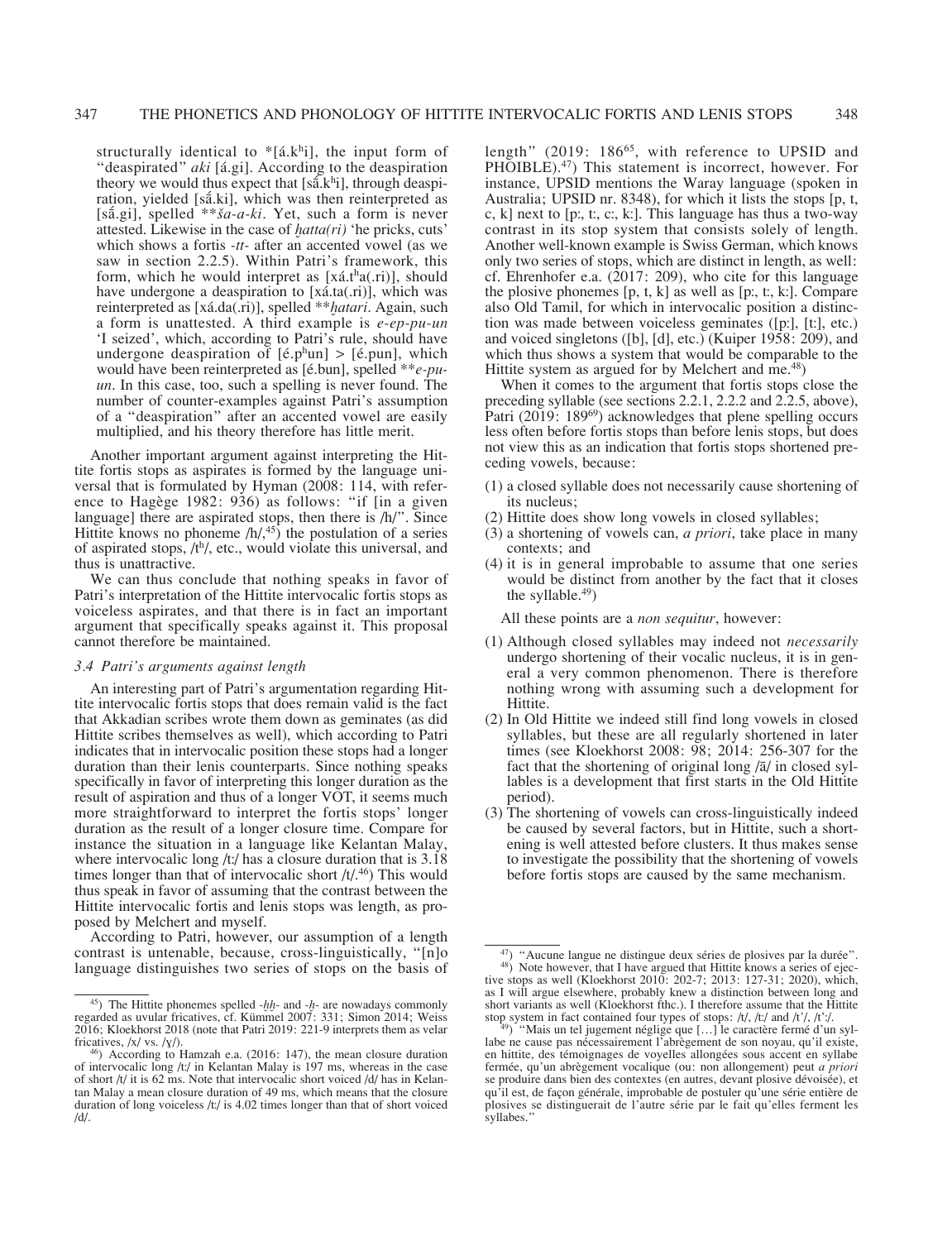(4) The shortening of vowels before long consonants is well attested in other languages,50) so it certainly is not "improbable" to assume that this happened in Hittite as well.

## *3.5 Conclusions regarding Patri 2009 and 2019*

Though most of Patri's discussion of the phonetics and phonology of the Hittite intervocalic stops cannot be maintained, it does contain one important contribution, viz. the recognition that Akkadian scribes wrote the Hittite fortis stops as geminates (just as Hittite scribes did), and that this indicates that these stops were longer than the lenis ones. This fact cannot be interpreted as an indication that Hittite fortis stops were aspirated, as Patri has it, but, in spite of Patri's claims of the opposite, fits perfectly within the length contrast theory.

# **4. Overall conclusions**

The interpretation of the phonetic value of the Hittite intervocalic fortis and lenis stop series as long voiceless ([tː], etc.) and short voiced ([d], etc.), respectively, and of their phonological contrast as one in length (/tː/ vs. /t/), as had been advocated by Melchert (1994: 14-21, 147) and myself (Kloekhorst 2008: 21-5; 2014: 544-7; 2016: 213-23), remains unsurpassed. All Simon's (2020) and Patri's (2009; 2019) objections against the arguments supporting this length contrast theory have turned out to be based on either the usage of incorrect data ( $\S$  2.2.2,  $\S$  3.4), the misunderstanding of the original argument (§ 2.2.3), not having taken into account the newest insights (§ 2.1.2), or the postulation of scenarios that are clearly less suitable for explaining the relevant data than the scenarios proposed within the length contrast theory (§ 2.1.2, § 2.2.1, § 2.2.4, § 2.2.5, § 3.4). Moreover, Simon's and Patri's treatments of evidence based on the rendering of Hittite lexemes in the writing systems of other languages have turned out to be either irrelevant (in the case of Simon 2020), faulty (in the case of Patri 2009) or leading to interpretations that are otherwise untenable (in the case of the aspiration theory of Patri 2019).

The conclusion that Hittite really showed a length contrast between its fortis and lenis stops in intervocalic position is not only an important piece of information for our interpretation of the synchronic phonological system of Hittite, but also needs to be taken into account in our interpretation of the phonology of the entire Anatolian language family, as well as into our views on the relationship between Anatolian and the other Indo-European branches.<sup>51</sup>)

#### **References**

- CHD = H.G. Guterbock, H.A. Hoffner, Th.P.J. van den Hout (edd.), *The Hittite Dictionary of the Oriental Institute of the University of Chicago*, Chicago, 1983ff.
- HED = J. Puhvel, *Hittite Etymological Dictionary*, Berlin New York, 1984ff.
- HEG = J. Tischler, *Hethitisches Etymologisches Glossar*, Innsbruck 1983-2010.
- Dercksen, J.G., 2007, On Anatolian Loanwords in Akkadian Texts from Kültepe, *Zeitschrift fur Assyriologie* 97, 26-46.
- Ehrenhofer, L. *et al.*, 2017, Asymmetric processing of consonant duration in Swiss German, *The Phonetics and Phonology of Geminate Consonants* (ed. H. Kubozono), Oxford: OUP, 204- 229.
- Francia, R. & Pisaniello, V. 2019, *La Lingua degli Ittiti*. Milano: Hoepli.
- García Trabazo, J.V., 2002, *Textos Religiosos Hititas. Mitos, Plegarias y Rituales. Edicion Bilingue*, Madrid.
- Hagège, C. 1982, Linguistic universals as general tendencies, *Proceedings of the XIIIth International Congress of Linguists, August 29th – September 4th 1982, Tokyo* (edd. S. Hattori, K. Inoue), Tokyo: Tokyo Press, 936-940.
- Hall, T.A. & Hamann, S., 2006, Towards a typology of stop assibilation, *Linguistics* 44-6, 1195-1236.
- Hoffner, H.A., Jr., 1967, Ugaritic *pwt*: A term for the early Canaanite dying industry, *Journal of the American Oriental Society* 87, 301-304.
- Hoffner, H.A. & Melchert, H.C., 2008, *A Grammar of the Hittite Language*. 2 vols. Winona Lake: Eisenbrauns.
- Hyman, L.M., 2008, Universals in phonology, *The Linguistic Review* 25, 81-135.
- Kimball, S.E., 1999, *Hittite Historical Phonology*. Innsbruck: Institut für Sprachwissenschaft der Universität Innsbruck.
- Kloekhorst, A., 2008, *Etymological Dictionary of the Hittite Inherited Lexicon.* (*Leiden Indo-European Etymological Dictionary Series*, 5), Leiden–Boston: Brill.
- Kloekhorst, A., 2012, Hittite "*ā/e*"-ablauting verbs, *The Indo-European Verb. Proceedings of the Conference of the Society for Indo-European Studies, Los Angeles 13-15 September 2010* (ed. H.C. Melchert), 15-160.
- Kloekhorst, A., 2014, *Accent in Hittite: A Study in Plene Spelling, Consonant Gradation, Clitics, and Metrics.* (*Studien zu den Boğazköy-Texten*, 56), Wiesbaden: Harrassowitz.
- Kloekhorst, A., 2016, The Anatolian stop system and the Indo-Hittite hypothesis, *Indogermanische Forschungen* 121, 213- 247.
- Kloekhorst, A., 2018, Anatolian evidence suggests that the Indo-European laryngeals  $*h_2$  and  $*h_3$  were uvular stops, *Indo-European Linguistics* 6, 69-94.
- Kloekhorst, A., 2019a, The spelling of clusters of dental stop + sibilant in Hittite, *Münchener Studien zur Sprachwissenschaft* 73, 55-72.
- Kloekhorst, A., 2019b, *Kanišite Hittite: The Earliest Attested Record of Indo-European* (*Handbuch der Orientalistik* 1.132), Leiden–Boston: Brill.
- Kloekhorst, A., 2020, The phonetics and phonology of the Hittite dental stops, *Hrozný and Hittite: The First Hundred Years. Proceedings of the International Conference Held at Charles University, Prague, 11-14 November 2015* (edd. R.I. Kim, J. Mynářová, P. Pavúk) (= *Culture and History of the Ancient Near East*, 107), Leiden–Boston: Brill, 147-175.

<sup>50)</sup> Cf. Kubozono (2017: 2, with references), who states that "many languages such as Bengali, Berber, Hindi, and Italian shorten pregeminate vowels just as they shorten vowels in closed syllables as against open

ones".<br><sup>51</sup>) In Kloekhorst 2016, I argued that also Proto-Anatolian must have<br>the idea has been rejected by had a length distinction in its stop system. This idea has been rejected by Yates  $(2019)$ , who rather assumes that the Hittite length contrast was a specifically Hittite innovation. Yet, in view of new insights into the phonology of the Luwian languages, which, according to Vertegaal (2019; 2020: 127-58), also knew a length distinction in their stop systems, it seems indeed more likely that the length contrast was a Proto-Anatolian phenomenon: I plan to expand on this topic elsewhere. Likewise in Kloekhorst 2016, I argued that even Proto-Indo-European knew a length contrast in its stop system  $(*[t], *[^{t}], *[t])$ , and that the voice contrast known from the other Indo-European languages (traditionally noted down as  $*t$ ,  $*d$ ,  $*d<sup>h</sup>$ , but phonetically probably  $*$ [t],  $*$ [<sup>2</sup>d],  $*$ [d]) was a later innovation. This idea has been rejected by Kümmel 2019, who claims that linguistic parallels rather

indicate that the Anatolian length contrast should have derived from an earlier voice contrast, instead of the other way around. I plan to assess this point on another occasion as well.